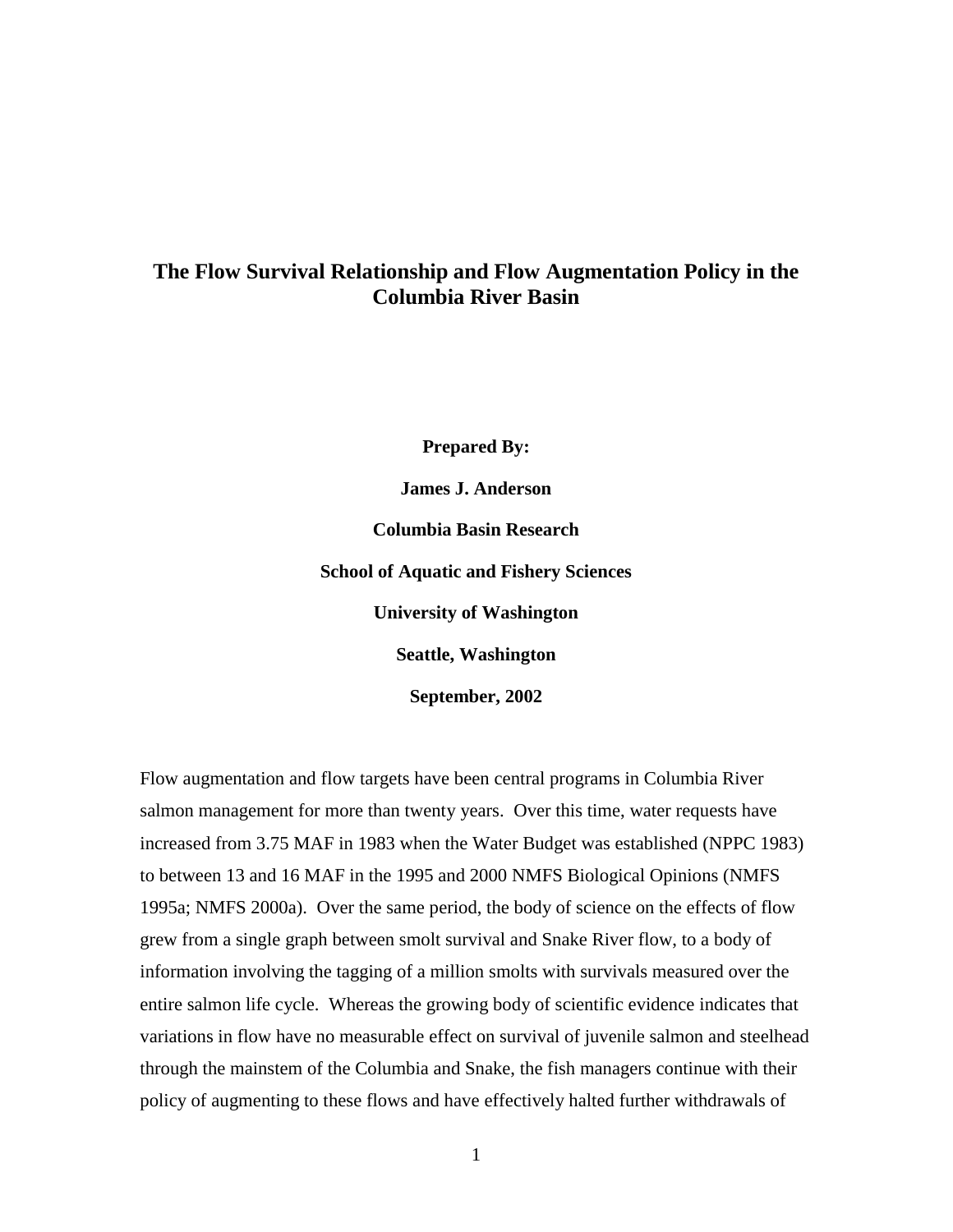water from the mainstem of the system. In this paper I explore the history of the flow survival research and how political objectives produced a growing disconnect between the research and the water policy.

#### **The development of flow policy**

*The flow augmentation policy established two decades ago is based on the initial research suggesting small changes in flow are correlated with large changes in fish survival. However, the policy is based on two assumptions 1) a flow survival relationship actually exists and 2) the effect natural flow variations have on survival can be achieved with flow augmentation.* 

Even prior to the completion of the hydrosystem National Marine Fisheries Service researchers (NMFS) documented the detrimental effect of dams on the survival and travel time of fish during their migration to the ocean. Prior to the construction of the Snake River dams (1964-1974), smolt traveled from the Snake River to the ocean in a matter of days and with the construction of the dams (1974-1994), the travel time extended to several weeks (Figure 1). Concomitant with the increasing travel time the percent of adults returning, designated the smolt-to-adult ration (SAR) declined. While it was clear that fish suffered mortality as they passed the dams, there was also a concern that the extended travel time contributed to the fish mortality. The hypothesis was that extended travel times increased the exposure of fish to predators and disease and delayed their entrance into saltwater, resulting in additional stress and mortality both in the river migration and in the estuary. Researchers studied survival of smolts from the Snake River to John Day Dam over seven years. Based on two low survivals in years with very low flows they hypothesized that more flow produced higher smolt survival (Figure 2). The hypothesis became known as the Sims and Ossiander flow survival relationship after the NMFS scientists that published the finding in an annual research report (Sims and Ossiander 1981).

Associated with the construction of the hydrosystem, the Columbia and Snake River salmon stocks declined and so fish managers sought a number of partial solutions to restore the runs. The two main actions were limiting harvest and increasing the production of hatchery fish to compensate for habitat lost by the dam. In addition,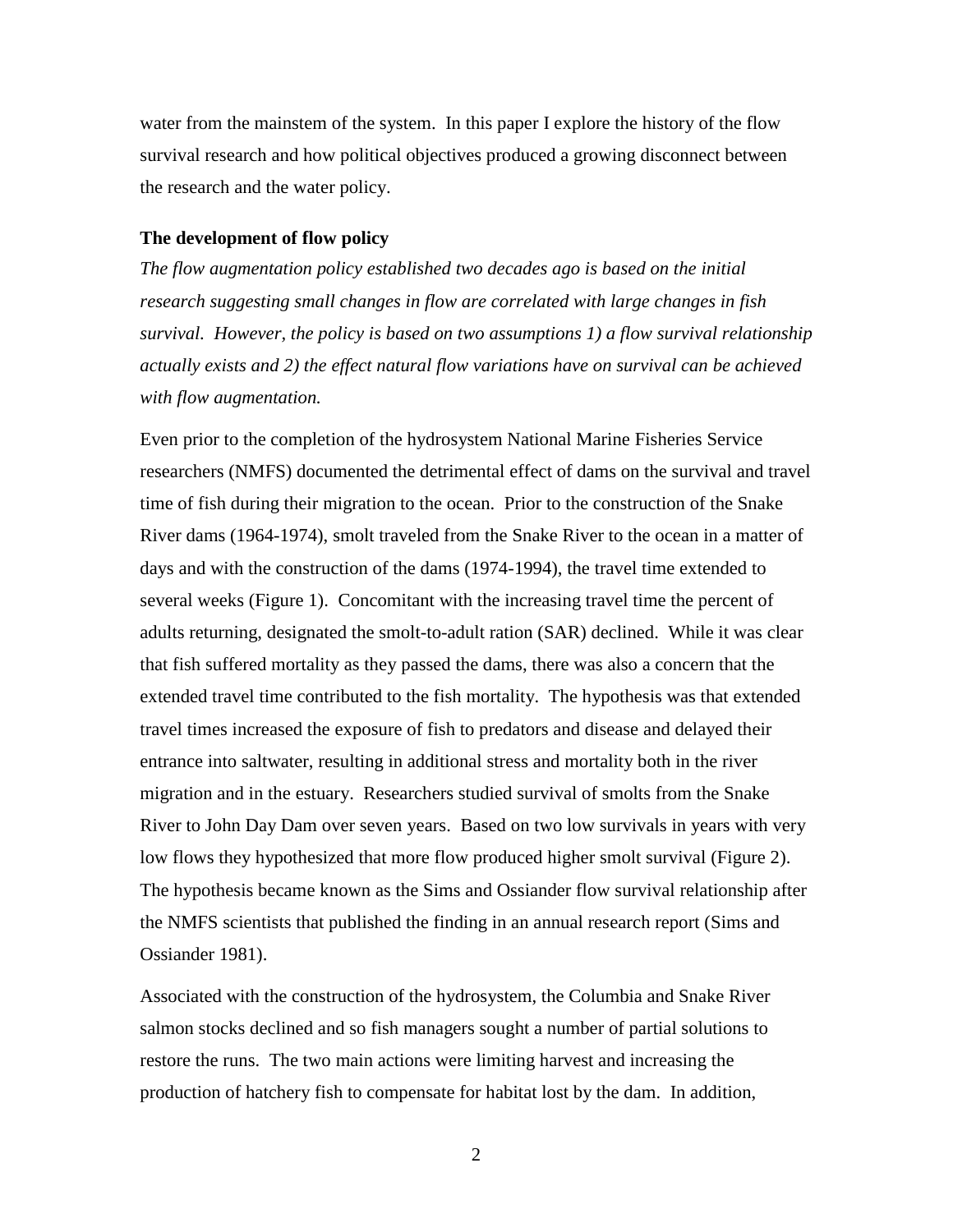fisheries managers sought to increase survival by bypassing smolts around the turbines and by speeding their seaward migration by flushing additional water through the river during the spring migration. The initial flow augmentation occurred in 1983, and was base on two premises. One was intuitive. Because smolts migrated during the spring flushet and the dams diminished the spring flows, augmentation of the spring flows with water from the storage reservoirs would partially mimic the natural conditions and therefore increase smolt survival. The second premise was quantitative. The Sims and Ossiander flow survival hypothesis suggested great benefits from modest increases in flow. For example, fish managers predicted spring chinook survival would increase 180% with a 47 kcfs increase in flow at Ice Harbor Dam (CBFWA 1990). However, applying the Sims and Ossiander curve to predict the benefits of flow augmentation involved a very important, but unstated, assumption. The Sims and Ossiander curve was derived by plotting yearly averaged flow against yearly average survival and thus represented a relationship between years. Flows between years depend on the amount of rainfall, snow, and the temperature patterns, which together control environmental conditions prior to and during the smolt migration. Thus, a yearly average flow survival relationship involves many factors other than just the flow fish experience migrating through the river. Flow augmentation, however, is produced by shaping the available flow within the season. Thus, by applying the Sims and Ossiander curve to flow augmentation fish managers assumed that the benefits of a wet year could be achieved in a dry year by simply reshaping the timing of the spring runoff.

Two decades ago when the Water Budget began, neither the flow survival hypothesis nor the hypothesis on the equivalence of natural and augmented flows were challenged and in fact they was simply not discussed. However, these assumptions were central to the Water Budget in 1983. Thus, the fish water policies today have a direct lineage to the curve Sims and Ossiander drew through seven data points representing observations of (1973-1979) yearly averaged flows at Ice Harbor Dam against the per project survival of spring chinook and steelhead smolts from the Snake River to John Day Dam.

#### **Testing the hypothesis that survival increases as flow increases**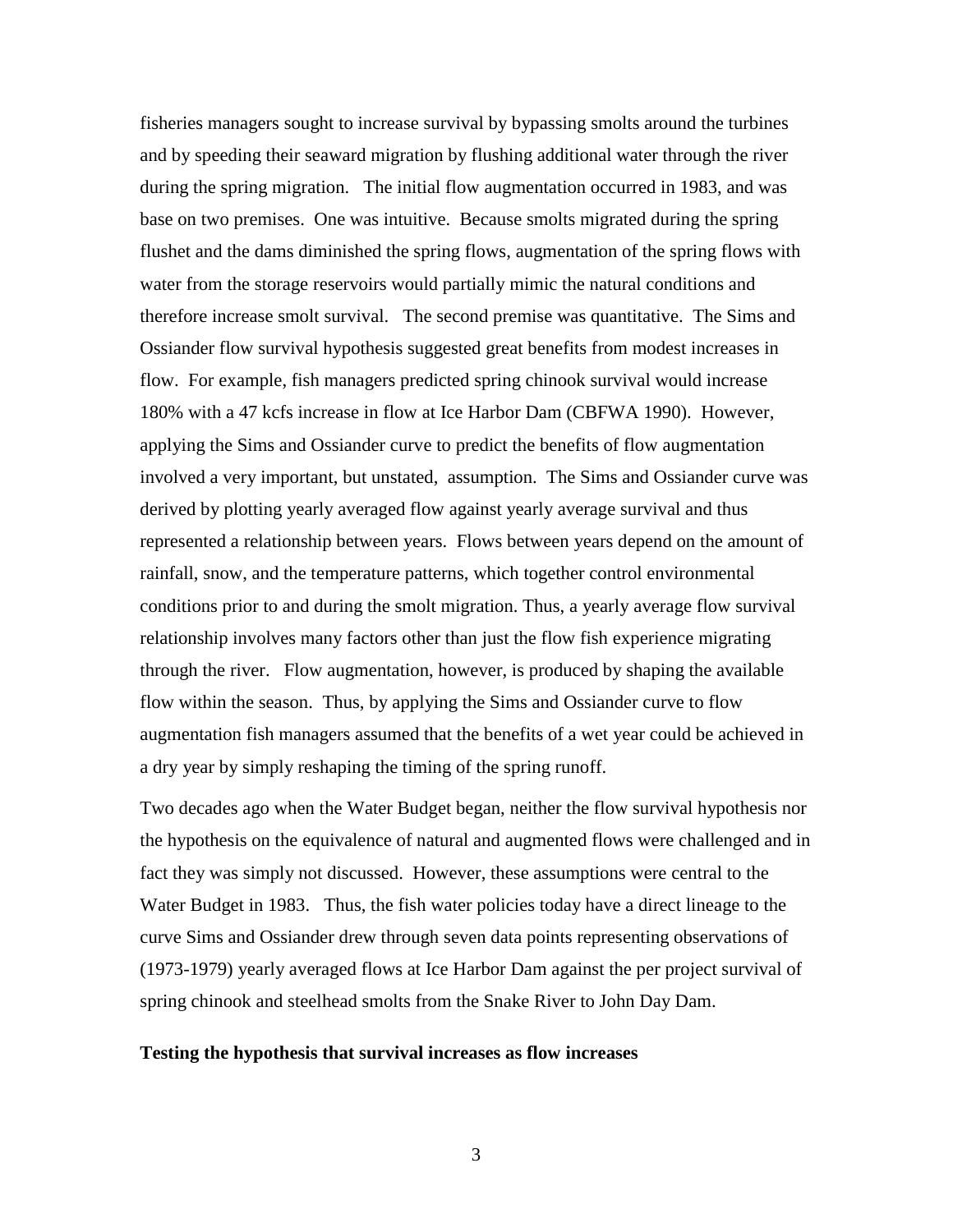*Over the past two decades, flow was hypothesized to affect survival via the effect of flow on travel time, altering the exposure of fish to predators and deleterious river conditions. While studies establish that flow was related to travel time, the Sims and Ossiander flow survival hypothesis could not be reproduced. A weaker relationship between flow measures and SARs was identified but the underlying factors could not clearly be identified prompting a revision of the flow survival mechanism to include other factors such as estuary arrival timing. Even though the research did not support the hypothesis, fish managers strengthen the flow policy based on the hypothesis.* 

Although the Sims and Ossiander flow survival hypothesis is critical to fish water policy, it has not been precisely formulated and the proposed underlying mechanism has changed over time in response to finding of the flow survival research. In the initial mechanism, flow affected survival via its effect on fish travel time. Increased flow decreased fish travel time, which increased fish survival. Petrosky (1992) demonstrated an inverse correlation between travel time of Snake River water survival and the survival of smolts to adult (SAR) (Figure 1). A paper by Berggren and Filardo (1993) provided support for the travel time mechanism by showing flow and smolt travel time were significantly related for Snake River spring chinook. Hilborn (1993) compared SARs of spring chinook from the Upper and Lower Columbia and concluded the SAR difference between the two reaches was greater for years with lower flows. Cada et al. (1994) reviewed a range of studies and suggested other factors were also of importance, especially temperature. With these reports, NMFS established a flow augmentation policy in the 1995 Biological Opinion (NMFS 1995a, b). The dominant justification was in terms of the flow travel time link. NMFS used travel time as one of the main performance measures in setting the spring and summer flow targets the hydrosystem required to insure safe passage of smolts. The flow target justification also involved temperature: fish arriving at projects later with higher temperatures would encounter more active predators and could have lower bypass efficiency causing more fish to pass through turbines. Thus, the water policy, up through the 1995 Biological Opinion, was based on a handful of studies that supported the Sims and Ossiander assumption that natural increases in flow increase salmon survival. There was no test and little discussion of the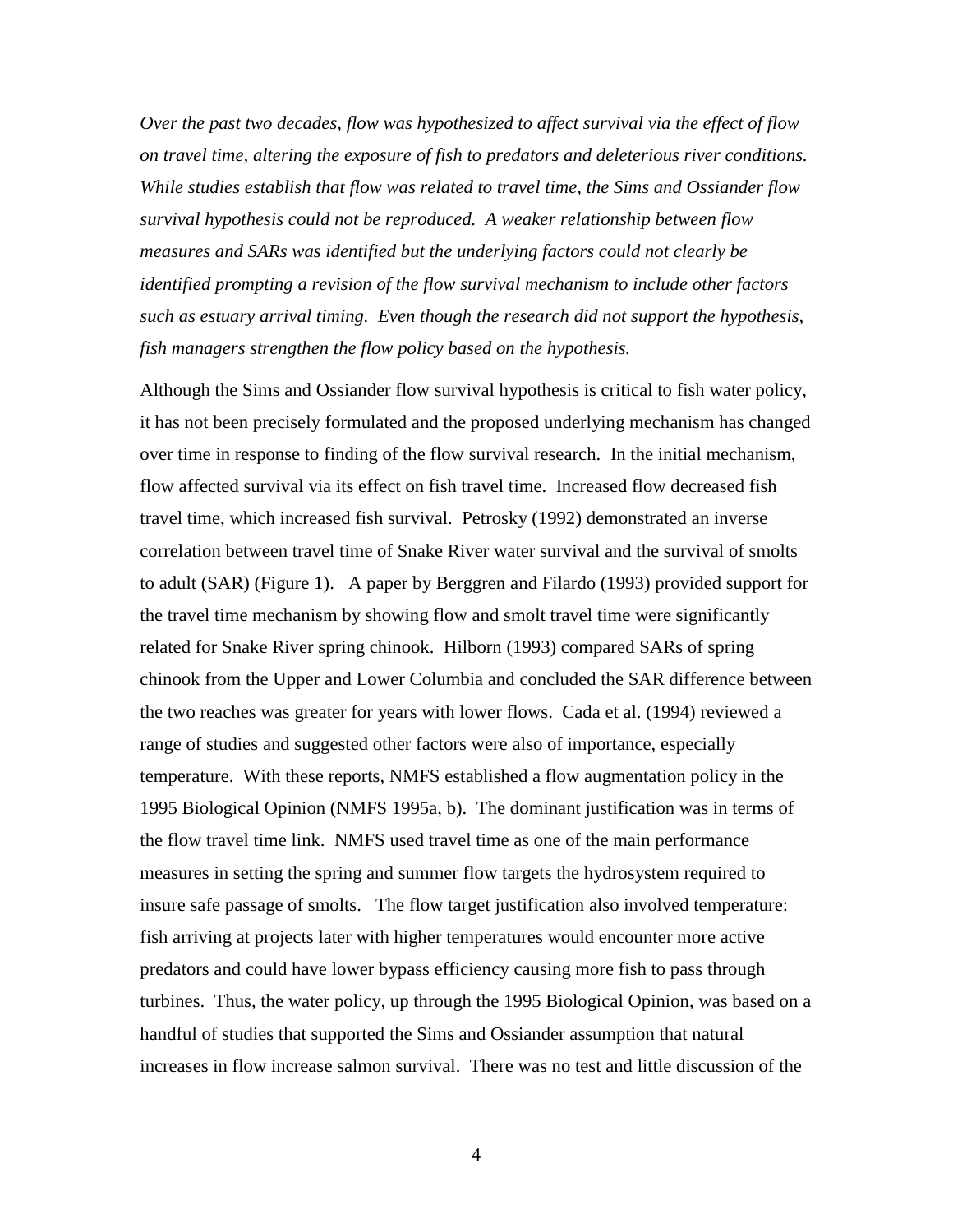second assumption that the benefit assumed from natural year-to-year flow variations could be achieved by reshaping flows within a year.

However, with the development of the PIT-tag marking system, which allowed greater precision in estimating smolt survival, scientists were able to fully test the first hypothesis and partially test the second hypothesis. The first test of the Sims and Ossiander flow survival hypothesis was obtained in Little Goose Reservoir in 1992. It was a low flow year similar to 1973 and NMFS researchers expected survival to be low, but surprisingly, the PIT-tag measured survival was higher than the highest survival obtained in the highest flow year of the Sims and Ossiander study. Results from 1994 also showed very high survival. It is noteworthy that in developing the flow targets for the 1995 Biological Opinion, NMFS rejected the 1993 and 1994 PIT tag studies (NMFS 1995b). However, with each additional year of data, the rejection of the flow-survival hypothesis became stronger: Survival of spring chinook and steelhead through the hydrosystem is not related to variations in flow (NMFS 2000b; Bickford and Skalski 2000, Muir et al. 2001). Researchers reviewed the early studies and found flaws. The strong flow survival relationship in the Sims and Ossiander data (Figure 2) depended entirely on low survivals in the two drought years, 1973 and 1977. A closer look at the historical records revealed these low survivals were likely caused by poor dam passage conditions, not the low flows. Because the dam intakes were not regularly cleaned, larger numbers of tree, branches and other trash, accumulated at the face of the upper most dam on the Snake River (Williams and Matthews 1995). A review of the Petrosky's (1992) travel time and SAR relationship also revealed flaws with the analysis. NMFS used data representative of the current fish passage environment and found a weaker relationship between SAR and water travel time (Figure 2) (NMFS 2000b). For the first time NMFS articulated the previously unquestioned second hypothesis stating, "Correlation does not necessarily imply causation (Sokal and Rohlf 1981), and higher SARs associated with higher flows does not necessarily indicate the SARs can be increased by adding more flow to the river" (NMFS 2000b, 53). Skalski, *et al.* (1996) revaluated the Hilborn *et al.* study (1993) and found that the relationship between SARs and flow depended wholly on the choice of reference sites. Finally, Giorgi *et al.* (1997) found flow and travel time were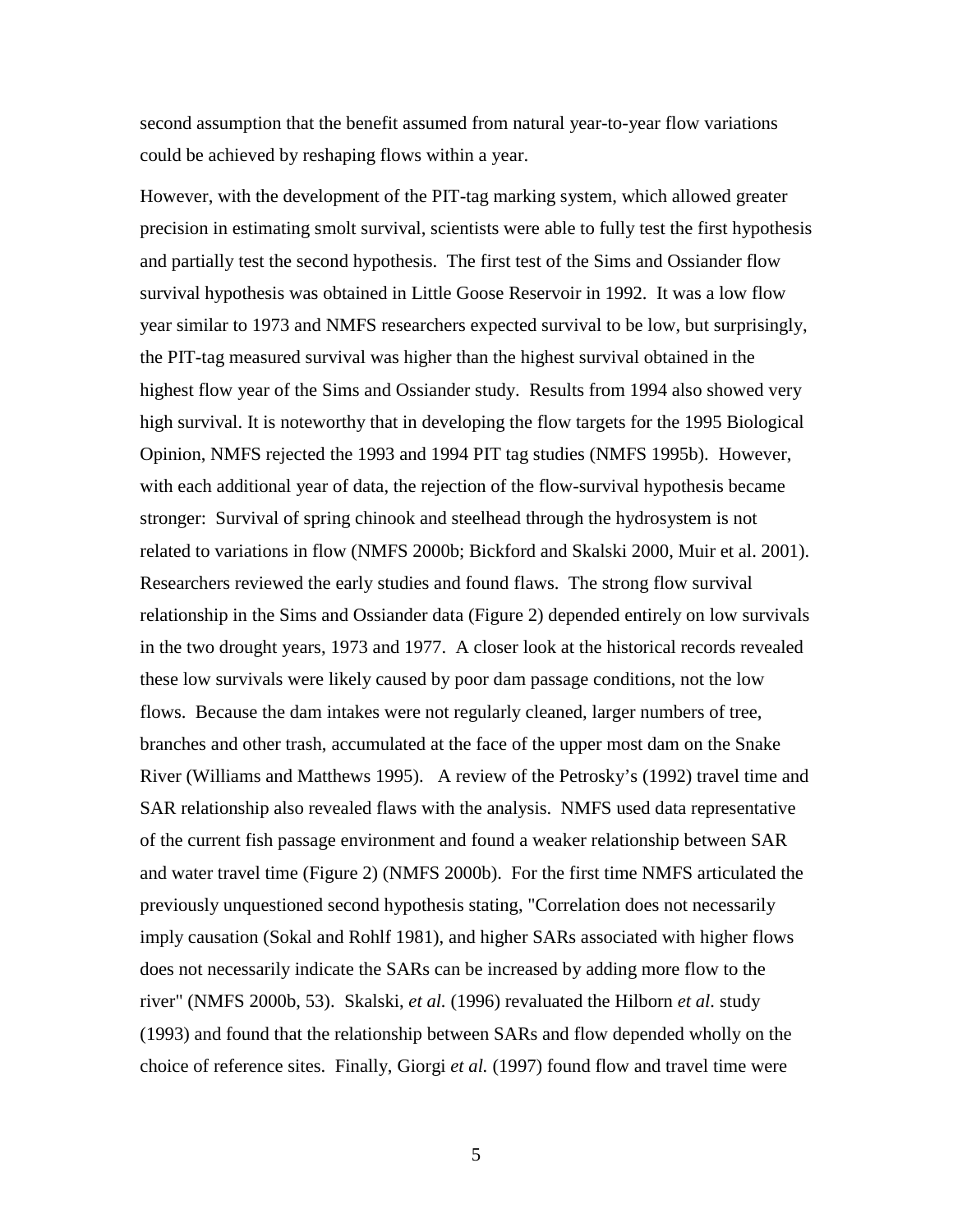not correlated for mid-Columbia fish. Thus, the flow travel time relationship Berggren and Filardo (1993) found for Snake River fish could not universally applied.

With a plethora of information seriously challenging the data and the theory on which the 1995 Biological Opinion was based, NMFS sustained its policy notwithstanding the data by concluding "that although a direct flow survival relationship cannot be established by data, it does not preclude benefits of flow augmentation because increased flows may improve survival outside the hydrosystem as a result of earlier arrival to the estuary, improved estuary conditions and reduced delayed mortality (NMFS 2000b, 58)." For the 2000 Biological Opinion NMFS continued to call for flow targets: "These results support management actions to provide flows of at least 85 kcfs in the Snake River and 135 kcfs in the upper (mid-) Columbia River during spring and 200 kcfs in the lower Columbia River during the summer (NMFS 2000b, 57)." Furthermore, NMFS implemented the "no net withdrawal" policy to preclude additional withdrawals of water from Columbia and Snake River Basins.

#### **Newer research shows no flow survival relationship**

*The newest studies firmly rejected the flow-survival hypothesis. For yearly averaged data, which tests for a relationship between years, both in-river and SAR measures of survival were either independent of flow or exhibited statistically weak increases with flow. However, when comparing weekly or daily averaged data within each year, which tests for a flow survival trend within a season, no relationships were evident whatsoever.* 

Research published after the 2000 Biological Opinion strengthens the conclusion that flow is not related to survival. NMFS's scientists (Smith *et al.* 2002) wrote, "Correlations between river discharge and survival between Lower Granite Dam and McNary Dam and between travel time and survival were neither strong (within or between years) nor consistent from year to year." However, the paper took particular care to offer alterative theories under which the agency's policy might still make sense: "Thus, survival benefits to the stocks from increased flow in this stretch of the river were at best minimal; any measurable benefits occurred downstream from the Snake River. (Smith et al 2002)". Going further, the publication speculated that flow augmentation during smolt migration might provide survival benefits in other portions of the salmonid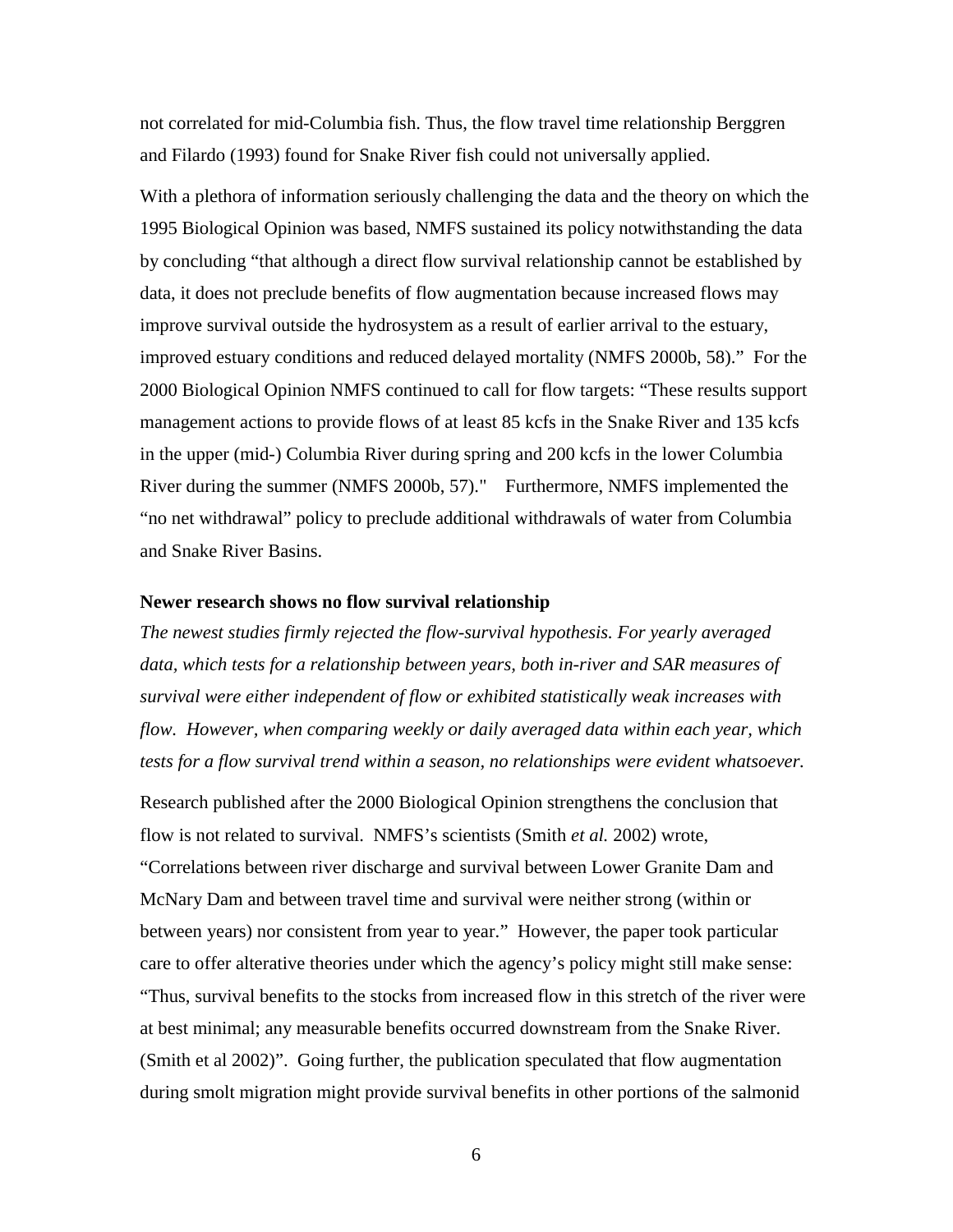life cycle and in free-flowing sections of the river both upstream and downstream from the hydrosystem. They suggested flow augmentation may improve the arrival timing of fish to the estuary citing a paper by Zabel and Williams (2002) that found the date of fish arrival to Lower Granite Dam in 1995 correlated with rate of return of adults. However, the example is not convincing. Zabel and Williams (2002) also found that arrival date only correlated with survival for in-river passing smolts in one year. For smolts transported though the river the opposite trend existed, the later arriving fish survived better and in 1996, no significant difference was found between release date and returning adults for either transport or in-river groups.

The question remains, then, does flow augmentation directed at fish migrating through the hydrosystem improve survival of fish in the tributaries above hydrosystem, in the estuary, or in the Columbia River plume below the hydrosystem? It is noteworthy that to the present time little research has been conducted to test the hypothesis that flow affects fish outside the hydrosystem (Giorgio *et al.* 2002). However, data does exist to address this issue. First, consider the evidence for a flow-survival relationship above the hydrosystem. Six years of NMFS studies (Muir *et al.* 2001) demonstrated that hatchery spring chinook survival from Snake River tributaries to Lower Granite Dam was significantly related to distance traveled, but not travel time. Since fish survival was not related to fish velocity, the data contradicts the flow/travel time survival hypothesis. Moreover, plotting over ten years spring chinook survival traveling the 116 km distance between Dworshak Fish Hatchery on the Clearwater River to Lower Granite Dam clarifies the picture (Figure 4). The flow survival relationship was flat over the very large flow range of 20 to 140 kcfs. Snake River fall chinook is the only stock exhibiting a correlation between flow and survival to Lower Granite Dam. However, the studies also demonstrated that survival was strongly correlated with release date, temperature, and turbidity (Anderson *et al.* 2000; Dreher *et al.* 2000; NMFS 2000b). These analyses all conclude that with the existing data, flow cannot be the identified as the operative variable affecting survival. Furthermore, travel time is not correlated with flow or survival in these data, so if flow were the operative variable it does not act through the previously assumed mechanism involving exposure time. If flow affects survival, it would most likely work indirectly through the effect of temperature on smolts and their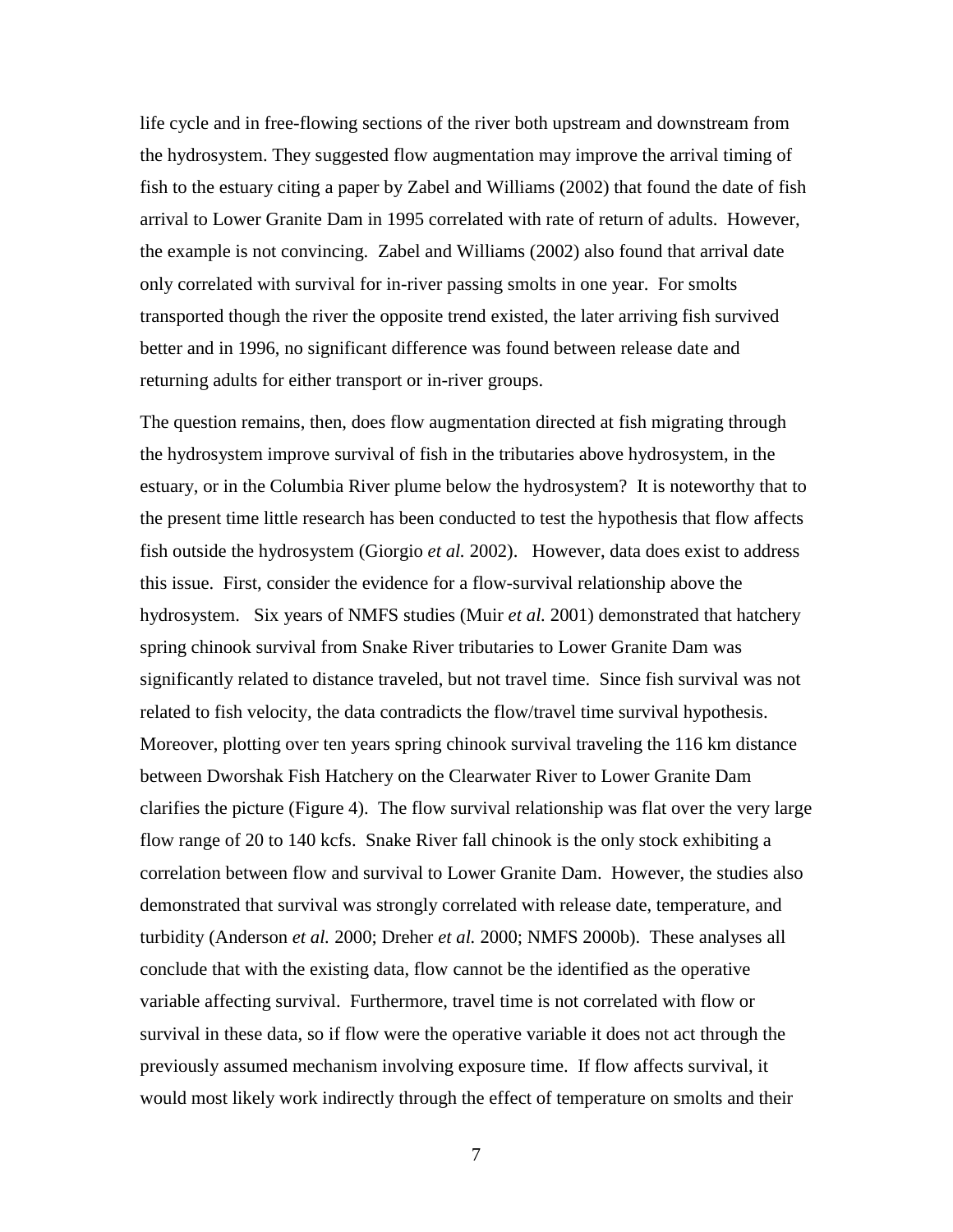predators and through the effect of turbidity on the water clarity of the habitat. However, flow augmentation from the Hells Canyon Reservoir complex warms the Snake River, which would presumably increase predator activity and therefore decrease smolt survival (Anderson 2000b). The NMFS (2000b) report also noted that the relationship of flow and survival was variable and less pronounced below within the hydrosystem between Lower Granite and Lower Monumental dams.

The information available to address the impact of flow augmentation on salmon survival below the hydrosystem is more problematic. For this assessment, several studies have compared the SARs or the log of the ratio of the recruits to spawners  $(ln(R/S))$  with flow measures. However, if such correlations exist flow is not necessarily the causative factor. Changes in the hydrosystem over the years of observation and the natural variability in the ocean conditions that may correlate with the wet and dry years, and therefore, flow make it impossible to establish a clear cause and effect relationship between the natural year-to-year variations in flow and these indicators of survival (NMFS 2000b).

Confining the analysis to years representative of the current hydrosystem, several studies show a relationship between SAR or  $ln(R/S)$  and a measure of flow during the migratory season. However, as noted factors preclude associating the relationship with in river flows. NMFS (2000b) found over the years 1974-1994 a weak statistical relationship between water travel time and SAR for spring chinook but not for steelhead. Snake River fall chinook survival, expressed as the residuals of the spawner recruit curve, was uncorrelated with the flow during smolt migration (Anderson Hinrichsen and Van Holmes 2000), while for Marsh Creek spring chinook a relationship was found (Petrosky 1991). With selected data, yearly averaged relationships between flow and adult survival measures may or may not be found, but since about 90% of the Snake River smolts were transported, their exposure to the river environment was very limited. In contrast, Mid-Columbia stocks are not transported and they have flow survival correlations. However, over the years of these studies the high flows corresponded to warm ocean conditions, which produce poor salmon survival in the ocean (Mantua and Hare 1997, Anderson 2000). Therefore, survivals that correlate with high flows also correlate with years of better ocean survival. NMFS sums up the SAR flow information up through 2000 as follows, "While it is not possible to establish a clear cause and effect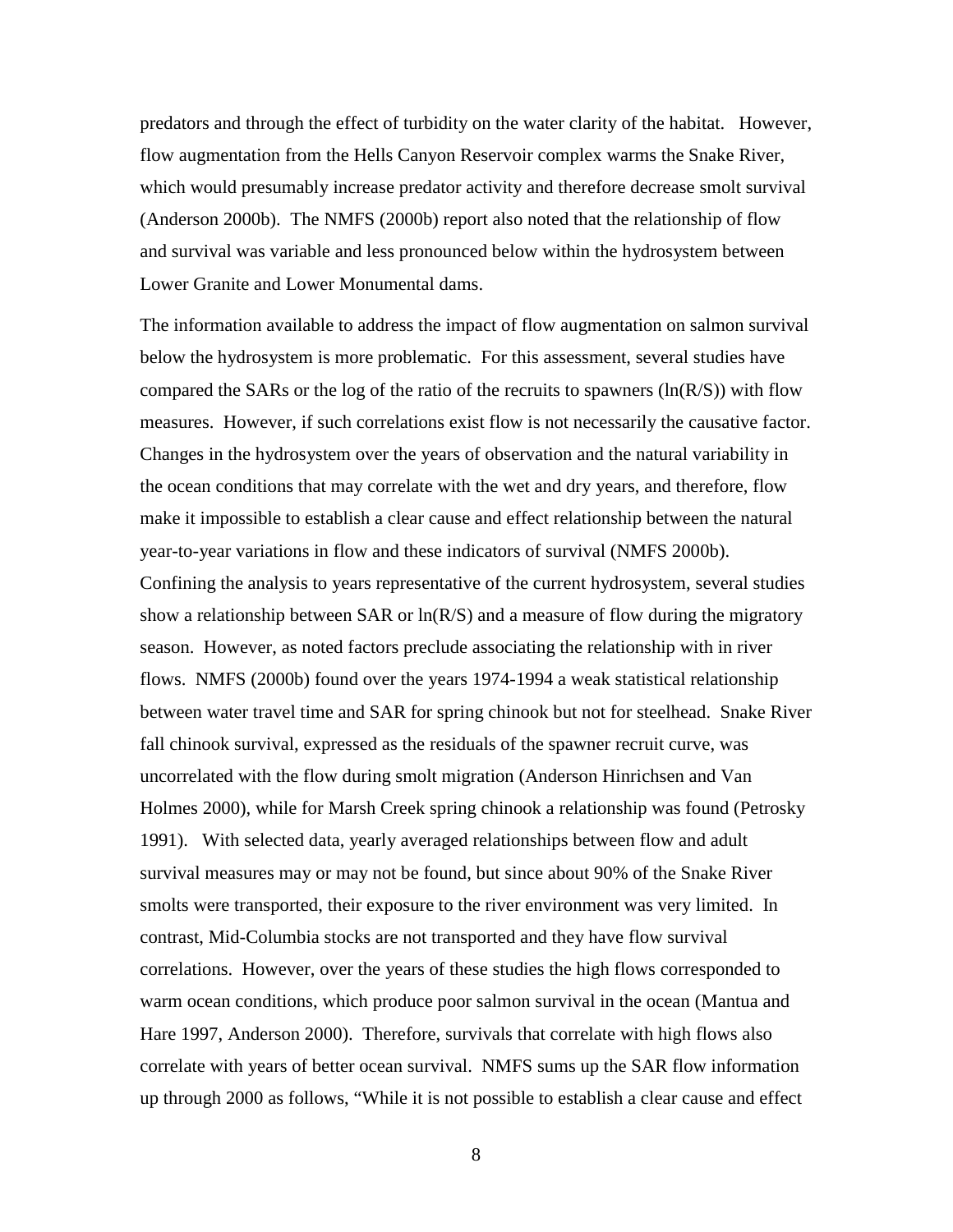relationship with these [SAR and ln(R/S)] data, it is not possible to rule one out" (NMFS 2000b p 54).

However, the real question is not whether SAR is related to the natural year-to-year variations in flow, but whether SAR is related to flow augmentation. Germane to this question is the recent data on in-season flow and SAR, which was not available when NMFS prepared the white paper (NMFS 2000b). With nearly 700,000 run of the river PIT tagged salmon and steelhead smolts and 5000 adult returns it is now possible to explore if an in-season flow SAR relationship exists for Snake River fish. Figure 5 shows the results for in-river passing wild spring chinook over the years 1995 to 2000. The data represent averages of groups of fish that passed Lower Granite Dam weekly. Regression lines of weekly averaged SAR vs. weekly averaged flow for each year reveal no flow survival pattern within a year or between years for Lower Granite Dam flows ranging between 50 and 200 kcfs.

## **Models and the flow augmentation hypothesis**

*Since the flow-survival studies conclusively demonstrate that the effect of flow*  augmentation on fish survival above, below, or within the hydrosystem is so small, if it *exists at all, as to be unmeasurable, models must be used to assess the incremental and cumulative impact of flow augmentation. Since models are simplified, but quantitative, representations of our understanding, as the data improves, the models are updated and revised. The first models developed by NMFS twenty years ago reflected the extremely limited data available and predicted a strong flow-survival relationship. The models now used by NMFS and the Region, which are based on an additional decade of high quality data, contain no flow-survival relationship whatsoever. Analysis also indicate even moderate water withdrawals should have virtually no impact on fish survival.* 

It is important to realize that the flow augmentation volumes released from upstream reservoirs are extremely small compared to the natural variations in flow, and the irrigation withdrawals at issue in this action are smaller still. Consequentially, since the relationship of survival and flow is inconclusive over the scale of year-to-year variations and flow and survival are uncorrelated over the seasonal scale, it virtually impossible to measure the impacts of flow augmentation on fish survival. Therefore, with present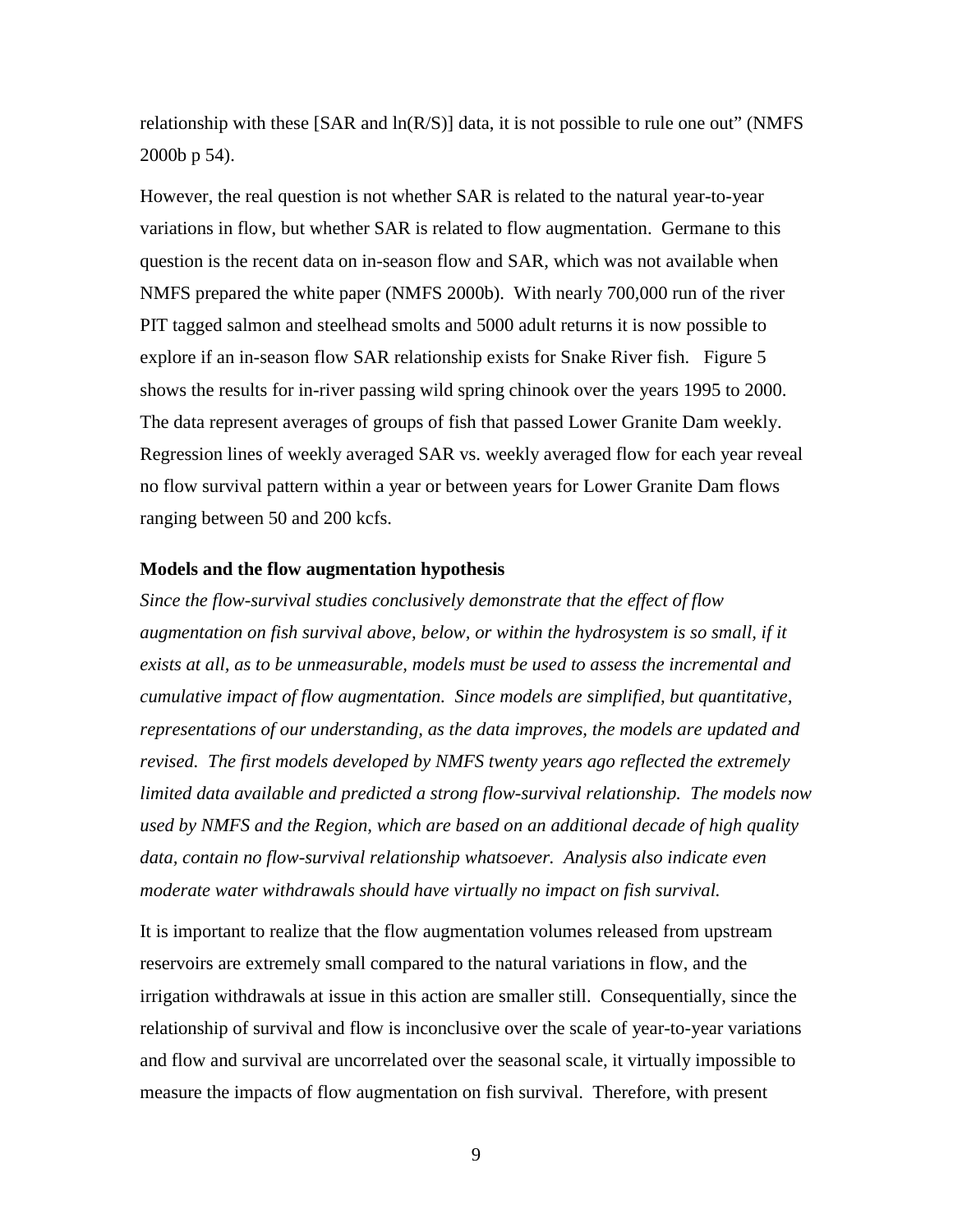technology the second assumption that varying flow through augmentation produces the same effect as natural variations in flow is untestable. Thus, to extrapolate information derived from natural variations to flow augmentation we must use models. NMFS developed the first model of flow augmentation, which was no more than a fit of a twoparameter equation through seven data points (Figure 2) (Sims and Ossiander 1982). The equation is empirical, it has no basis in fish ecology, but fish managers readily accepted it as a valid description of the impacts of flow on smolt survival through the hydrosystem.

In the 1990s, two juvenile passage models, FLUSH and CRiSP, were developed or revised for use in the PATH process, a regional workgroup changed with evaluating the impacts of dam removal on the recovery of Snake River salmon (Marmorek 1998). The FLUSH model assumed that the fish mortality rate, the percent of the remaining population that dies each day, increases the longer fish are in the hydrosystem. The CRiSP model assumed mortality rate is constant over the migration. The FLUSH model, like the early Sims and Ossiander empirical model, produces a strong flow-survival relationship while the CRiSP model has a relatively weak flow-survival relationship. Because at the time of PATH there were no measurements of fish through the entire extent of hydrosystem, scientists calibrated the two models with the available data, which extended halfway through the hydrosystem. Due to the nature of the models, they produced essentially the same survivals to the midway point, but because the mortality rate in the FLUSH model strongly increases with fish travel time the predicted survival through the entire hydrosystem was less than half the CRiSP model prediction  $\sim 20\%$ survival for FLUSH and ~40% survival for CRiSP). A panel charged with reviewing the two models believed that smolt mortality should increase strongly with travel time through the hydrosystem and weighted the FLUSH model over the CRiSP model.

After the PATH review, survival estimates over the entire hydrosystem were finally available to test the two models. NMFS estimated juvenile spring chinook survival from the tailrace of Lower Granite Dam to the tailrace of Bonneville Dam was 48% for the 1997 migration. The two model teams then provided their prediction. CRiSP model developers estimated survival was 59% and the FLUSH model developers estimate survival was 24%. In the next two years, NMFS provided additional hydrosystem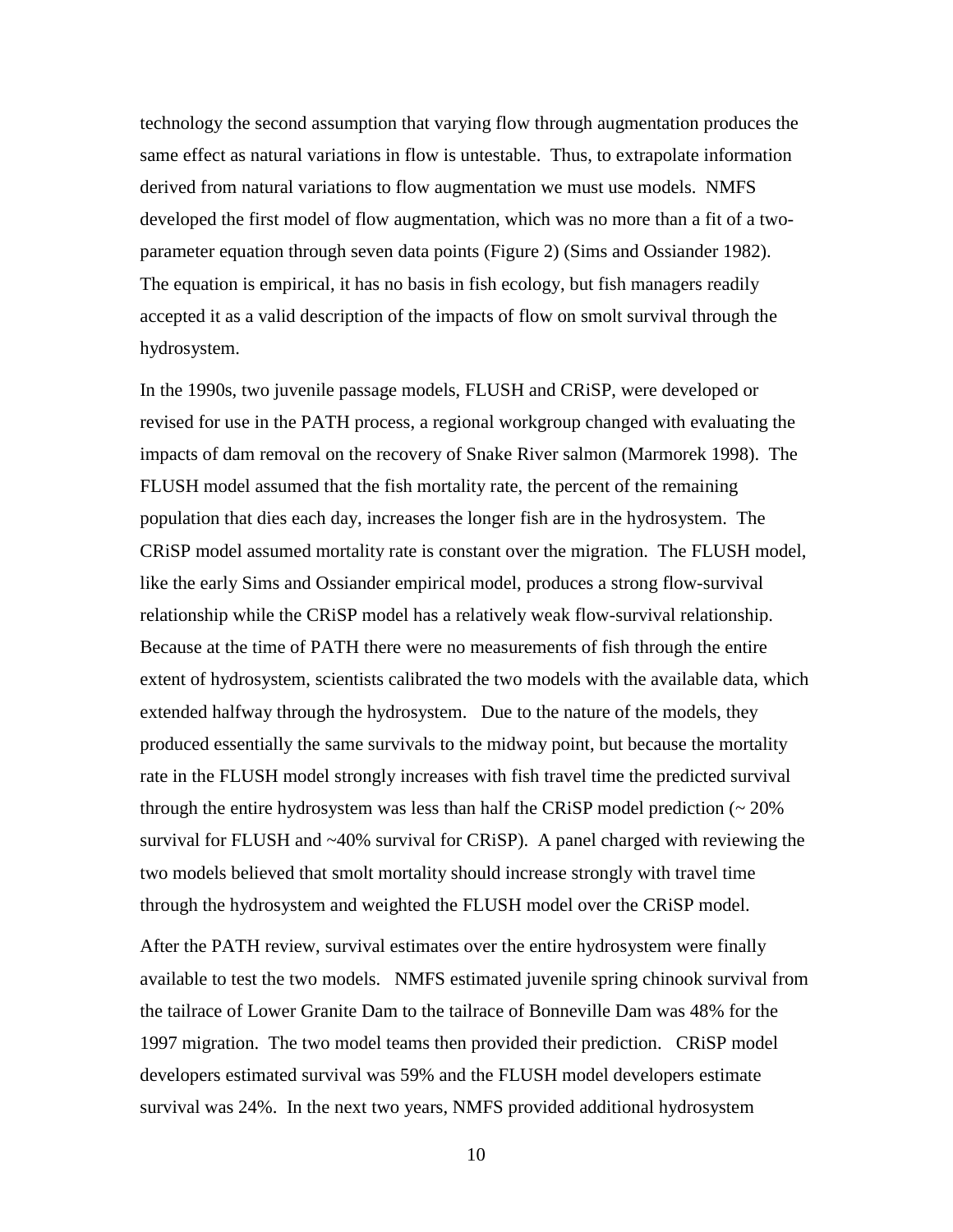survivals, which the CRiSP model team compared to their model predictions. For the 1998 smolt passage, the NMFS estimate as 63% and the CRiSP prediction was 49%. For 1999, the NMFS estimate was 56% and the CRiSP prediction was 54% (CBR 2000). The FLUSH modelers did not provide model either year, but by reverse engineering the FLUSH model (the actual model was never released to the scientific community), the estimated survivals for the two years would be below 15%. The results are clear, the FLUSH model and PATH scientific review panel's weightings are not supported by the survival studies.

NMFS was well aware of the failure of the FLUSH model and the difficulties of the PATH process so they develop an alternative model, SIMPAS, which is based on PIT tag survival studies between 1992 and 1999 (NMFS 2000c). Most significant, the SIMPAS model describes survival through the hydrosystem on a per kilometer basis. That is, the model contains no flow survival relationship whatsoever. Furthermore, NMFS used SIMPAS in developing the 2000 Biological Opinion.

Thus, over two decades of modeling the impacts of the hydrosystem on juvenile salmon migration NMFS has progressed from a model with a very strong flow-survival relationship to a model with no flow-survival relationship. This surprising result may seem at first counterintuitive. NMFS in 1980, and the PATH review panel in 1997, both believed that fish mortality through the hydrosystem depends on how long it takes smolts to migrate through the system. In addition, both groups of researchers believed that the rate of mortality strongly increased over time so that the majority of the fish must die at the bottom of the hydrosystem. How then can survival be independent of the migration time? Anderson and Zabel (in review) developed a mathematically rigorous and intuitive explanation. Simply put, they showed that smolt survival is independent of travel time if the predators are essentially stationary. In this case, the smolts must pass a gantlet of predators and the total mortality does not depend on how fast the smolts migrate but on how many predators they encounter while passing through the hydrosystem gauntlet. (It should be noted that predator densities are in fact higher below the dams than within the hydrosystem; migrating salmon experience a gauntlet nearly everywhere they go.)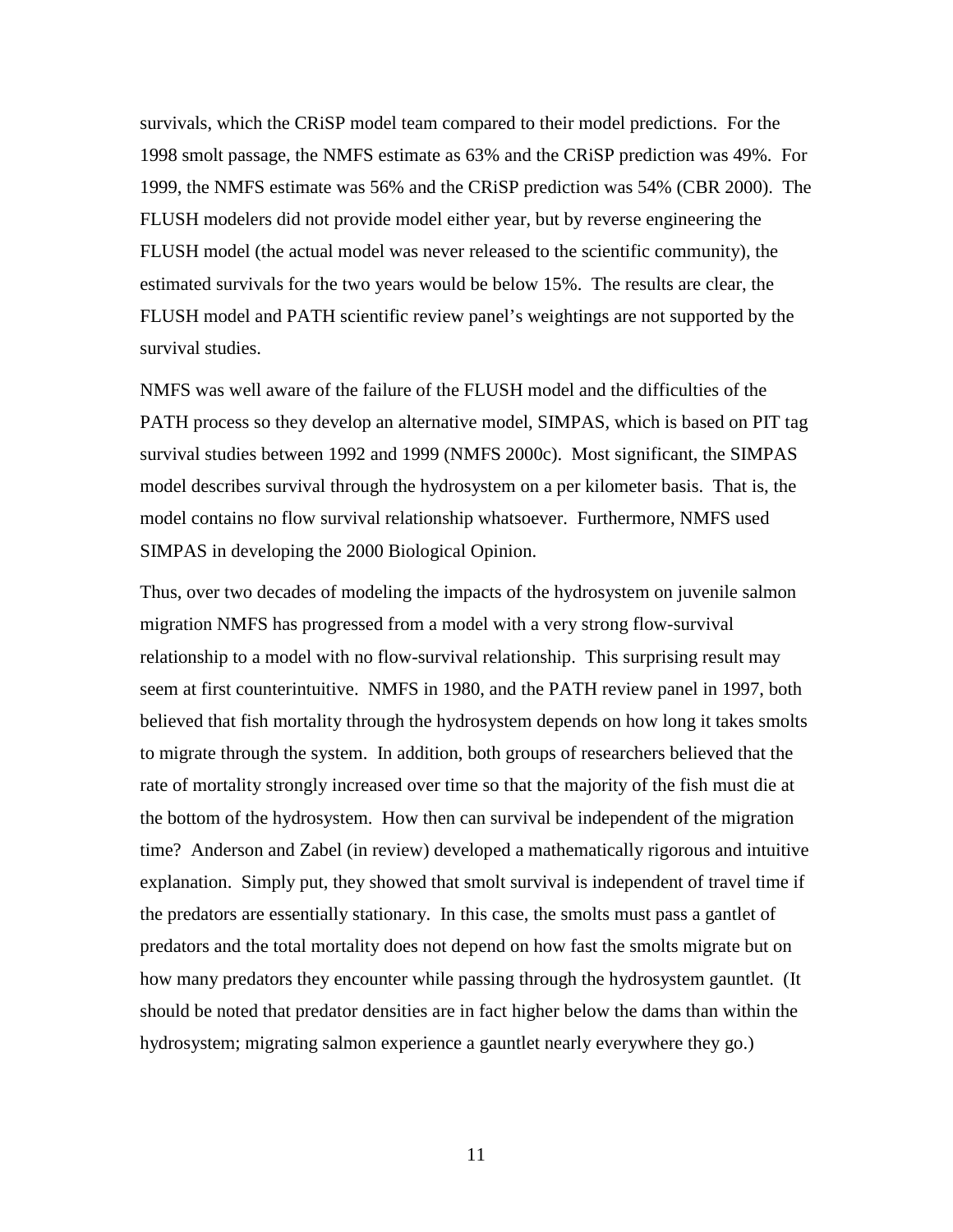Against the gauntlet description, flow proponents have suggested that fish mortality increases with passage time as a result of cumulative stress experienced by the migrating fish (Budy et al. 2002). Although questions on the significance of stress are yet to be resolved we can summarily disregard the contribution of flow augmentation and water withdrawals to the fish stress levels since these actions only change the total travel time of the fish by minutes over a total migration of weeks.

Over the last few years, the CRiSP model has been used to estimate the impacts of flow augmentation and water withdrawals on smolt survival and in each case, the impacts are insignificant (Anderson 1999). For example, a 147 cfs withdrawal from the mid-Columbia was estimated to reduce adult returns by less than 9 fish out of a population of a half million and the travel time would be increased by minutes.

The new data and model trim even these estimates. From our recent studies, smolt mortality depends more on distance traveled than travel time, and the predicted impacts of flow augmentation in the updated model will be about 75% less than the impacts predicted in the previous model. Thus, where the CRiSP 1.6 model predicted a 9 fish loss the updated model, CRiSP 1.7, will predict about a two fish loss. However, even this miniscule loss is high. In previous evaluations of the impact of flow augmentation, we assumed that water withdrawn for municipal or agricultural uses is lost to the system. In fact, the majority of water pumped from the mainstem of the Columbia River system returns to the system, either as treated water or as ground water recharge. Thus, the impact need to be lowered in proportion to water actually lost relative to the amount withdrawn. In the above example, the predicted impact of a 147 cfs withdrawal is expected to be less than one adult salmon. Alternatively, using the SIMPAS model the impact is zero fish lost.

Is the addition or loss of one or even a hundred adult salmon out of a population of a half million significant to the salmon populations? On an intuitive level, the answer is clearly no. Using models, NMFS concluded that recovery of Snake River salmon was not dependent on further improvements in hydrosystem survival (Kareiva *et al*. 2000). Moreover, NMFS has also concluded that even large reductions in adult returns are not significant to recovery, as evidenced by the fact NMFS allows the in-river harvest of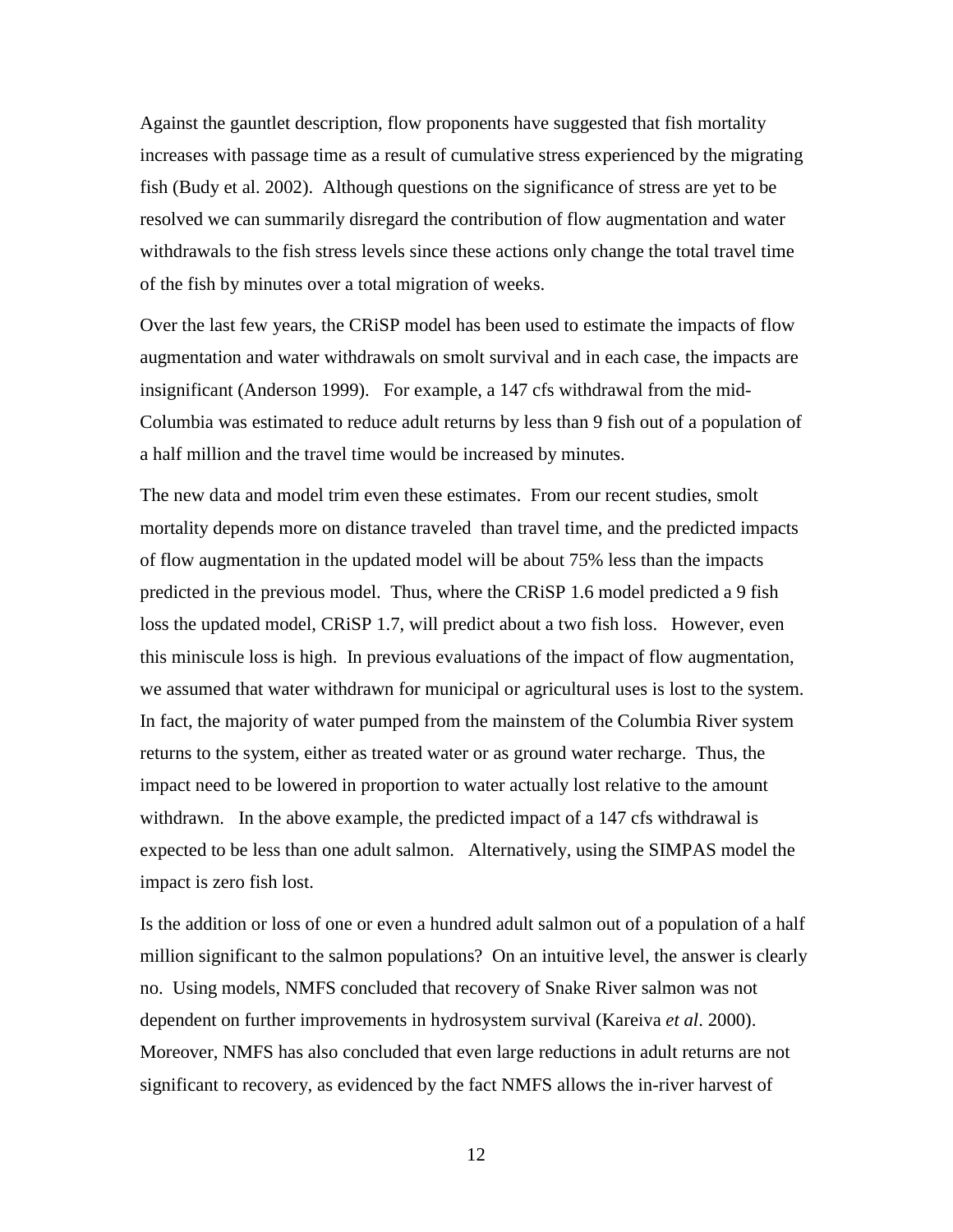thousands of salmon in the mainstem of the Columbia River that would otherwise reach their final destination in a few weeks.

### **The disconnect between policy and science**

*While the cumulative body of scientific information all points to flow not affecting survival in any meaningful context, the policy of reducing water withdrawals and augmenting river flow has continued to expand. Furthermore, fish and water managers have consistently acted to discredit or ignore the information against their policies* 

The hypothesis that flow will improve fish survival was first proposed in 1981which led to the establishment of the Water Budget in 1983. Over the next two decades, only five additional studies and reports provided any indirect support for the hypothesis while more than twenty studies have directly refuted the hypothesis (Table 1). The evidence is now overwhelming to reject the hypothesis and the contention that flow augmentation and water withdrawals in the mainstem of the river system have any impact on salmon. However, over this same period the fish and water managers have increased the flow augmentation and implemented stringent regulations stopping water withdrawals (Table 1). Furthermore, as the research has serially addressed and rejected the hypothesis on which the water policy was based the managers have reformulated the hypothesis into more nebulous forms.

In 1983 the justification for the water budget was to speed fish down the river to increase survival. When this was shown false, the justification was switched to an impact of adult returns (SARs). When it became clear that the benefits of water policy could not be demonstrated in terms of adults returns the managers shifted justification saying that the research could not rule out benefits {"While it is not possible to establish a clear cause and effect relationship with these [SAR and  $ln(R/S)$ ] data, it is not possible to rule one out" (NMFS 2000b p 54)}. When models demonstrated that the benefits of water policy were insignificant managers rejected the model (in the case of CRiSP) [Barwin transcript] or simply ignored the model (in the case of SIMPAS). When models predicted miniscule impacts managers challenged the conclusions applying a *reduction ad absurdum* proof, noting that a miniscule impact is significant if the entire river is withdrawn. In the face of the accumulating evidence *against* the benefits of flow, managers continue to rely on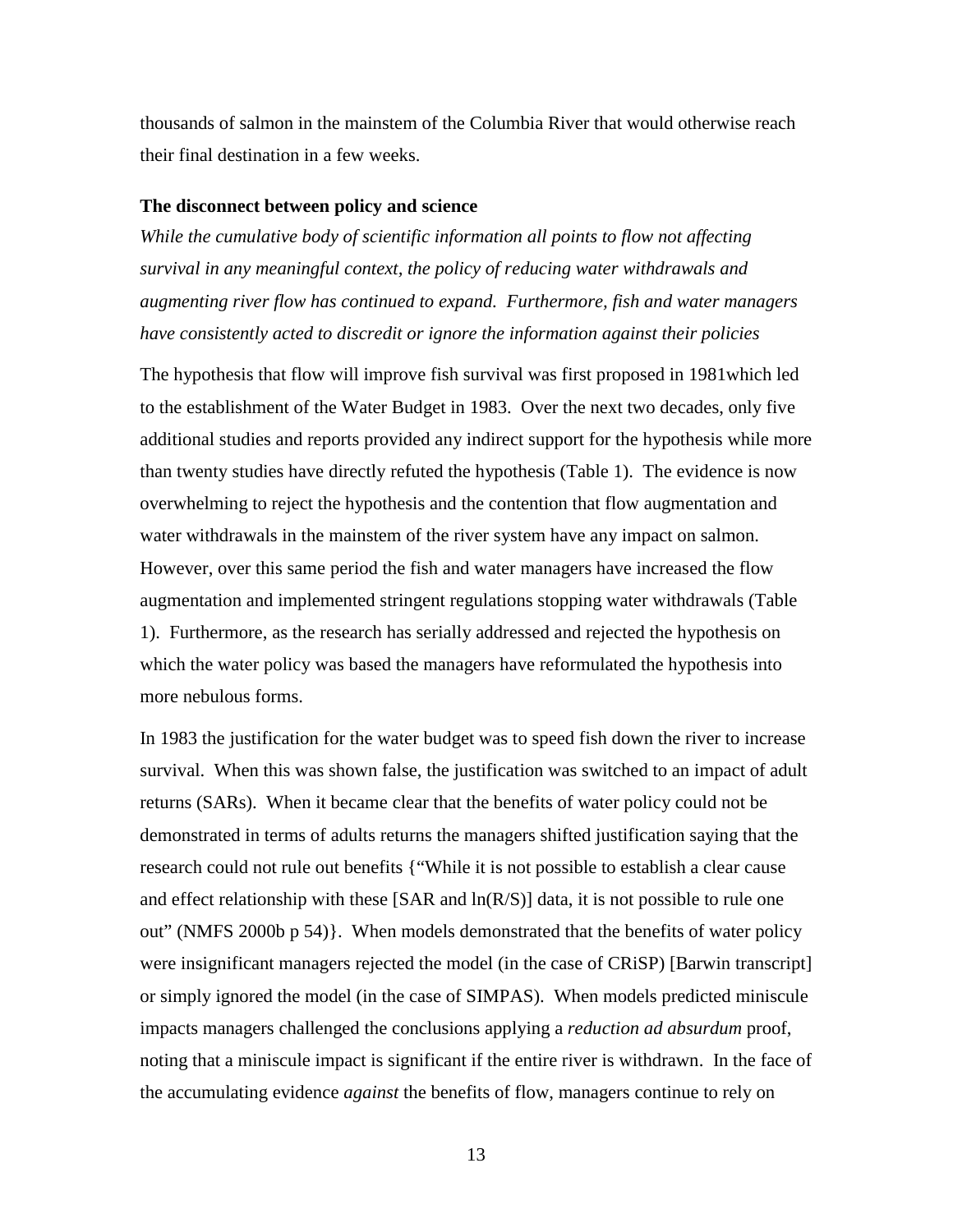non-deductive logic, statements of belief, and qualitative extrapolations: "Additional water withdrawals have the probable affect of exacerbating the situation thus delayed or prevent recovery of listed fish [Barwin transcript]. Frequently and consistently, when new information emerges against the flow-survival hypothesis the fish managers mount attack on the data and its analysis.

# **References**

- Anderson, J.J. 1998. Weight of evidence for passage, transport, extra mortality, and aggregate hypothesis submission 14 in PATH weight of Evidence Report.
- Anderson, J.J. 1999. Analysis of biological impacts of water withdrawal application No. S4-30976. In Regional water supply plan for cities of Kennewick, Pasco, richland and West Richland. Prepared by Economic and Engineering Services.
- Anderson, J. J. 2000a. Decadal climate cycles and declining Columbia River salmon. In "Proceedings of the Sustainable Fisheries Conference, Victoria, B.C," ed. E. Knudsen. American Fisheries Society Special publication no. 2x. Bethesda, MD.
- Anderson, J. J. 2000b. Heat Budget of Water Flowing through Hells Canyon and the Effect of Flow Augmentation on Snake River Water Temperature. http://www.cbr.washington.edu/papers/jim/SRheatbudget.html.
- Anderson, J. J., R. H. Hinrichsen, and C. Van Holmes. 2000. Effects of flow augmentation on Snake River Fall Chinook. 64 pages. Report to the Committee of Nine and the Idaho Water Users Association D.
- Anderson, J.J. and R.W. Zabel (in review). Travel time and distance dependent smolt survival: model, observations and implications. Ecology in Review.
- Berggren, T.J., and Filardo, M.J. 1993. An analysis of variables influencing the migration of juvenile salmonids in the Columbia River basin. N. Amer. J. Fish. Manag. 13: 48- 63.
- Budy, P, G.P. Thiede, N.Bouwes, C.E. Petrosky and H. Schaller. 2002. Devidence linking delayed mortality of the Snake River salmone to their earlier hydrosystem experience. North American Journal of Fisheries Management 22(2) 35-51.
- CBFWA. 1990. Integrated system plan for salmon and steelhead production in the Columbia River Basin. Prepared by the Agencies and Indian Tribes of the Columbia Basin fish and Wildlife Authority. 90-12.
- Cada, G.F., M.D. Deacon, S.V. Mitz, and M.S. Bevelhimer. 1994. Review of information pertaining to the effect of water velocity of the survival of juvenile salmon and steelhead in the Columbia River basin. Prepared for Chip McConnaha, Northwest Power Planning Council, Portland, Oregon.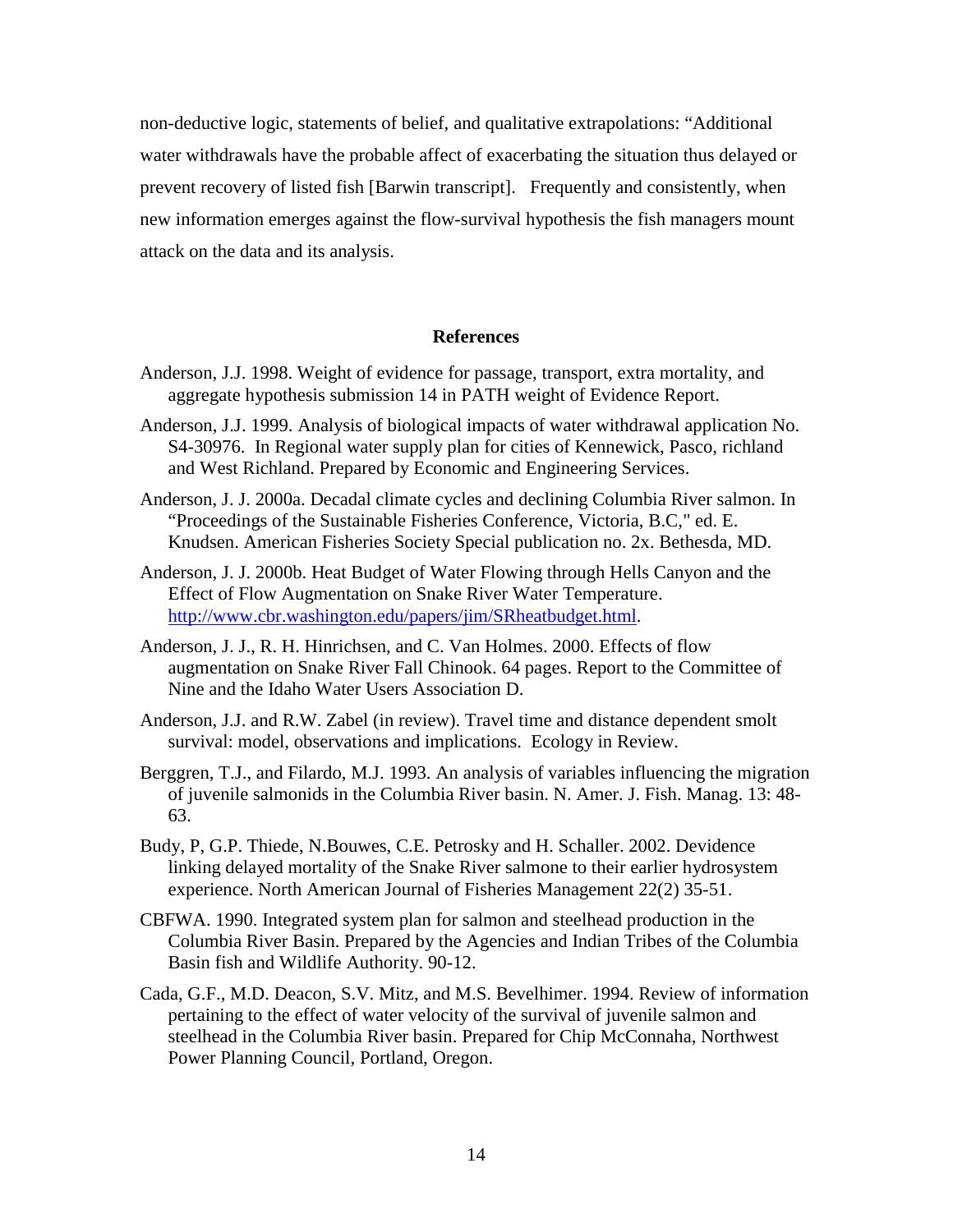- CBR (Columbia Basin Research) 2000. Columbia River Salmon Passage Model CRiSP 1.6 Theory and Calibration. CBR at University of Washington. www.cbr.washington.edu/crisp/models/crisp1manual/theory16/
- Dreher, K.J., C.R. Petrich, K.W. Neely, E.C. Bowles, and A. Byrne. 2000. Review of survival, flow, temperature, and migration data for hatchery-raised, subyearling fall chinook salmon above Lower Granite Dam, 1995-1998. Idaho Department of Water Resources, Boise.
- Giorgi, A. E., D. R. Miller, and B. P. Sanford. 1994. Migratory characteristics of juvenile ocean-type salmon, *Oncorhynchus tshawytscha,* in the John Day Reservoir on the Columbia River. Fishery Bulletin 92: 872-879.
- Giorgi, A. E., T. W. Hillman, J. R. Stevenson, S. G. Hays, and C. M. Pevin. 1997. Factors that influence the downstream migration rate through the hydroelectric system in the Mid-Columbia River basin. North American Journal of Fisheries Management 17: 268-282.
- Giorgi, A. E., M. Miller, J. R. Stevenson. 2002. Mainstem passage strategies in the Columbia River system: transportation, spill and flow augmentation. BioAnalysts, Inc. prepared for Northwest Power Planning Council.
- Hilborn, R., R. Donnelly, M. Pascual, and C. Coronado-Hernandez. 1993b. The relationship between river flow and survival for Columbia River chinook salmon. Draft Report to U.S. DOE, Bonneville Power Administration, Portland, Oregon.
- ISAB (Independent Scientific Advisory Board). 2001. Review of Lower Snake River Flow Augmentation Studies ISAB 2001-4.
- Kareiva, P. M. Marvier and M/ McClure 2000. Recovery and management options for spring/summer chinook in the Columbia Riber basin. Science 290:977-979.
- Mantua, N.J., S.R. Hare, Y. Zhang, J.M. Wallace and R.C. Francis. 1997. A Pacific interdecadal climate oscillation with impacts on salmon production. Bulletin of the American Meteorological Society 78:1069-1079.
- Marmorek, D. R. and C. N. Peters. editors. 1998. Plan for analyzing and testing hypotheses (PATH): Preliminary decision analysis report on Snake River spring/summer chinook. Prepared by ESSA Technologies, Ltd. Vancouver, British Columbia.
- Marsh, D. M. and S. Achord. 1992. A comparison of PIT-tagged spring and summer chinook salmon detections rates with Snake River flows at Lower Granite Dam. National Marine Fisheries Service. Northwest Fisheries Science Center, 2725 Montlake Blvd. E., Seattle Washington, 98112-2097. 5 p.
- Muir, W.D., Smith, S.G., J.G. Williams Hockersmith, and Skalski, 2001. Survival Estimates for Migrant Yearling Chinook Salmon and Steelhead Tagged with Passive Integrated Transponders in the Lower Snake and Lower Columbia Rivers, 1993– 1998. North American Journal of Fisheries Management 21(2) 269-282.
- NMFS (National Marine Fisheries Service). 1995a. Endangered species Act- Section 7 consultation Biological Opinion; Reinitiation of Consultation on 1994-1998 operation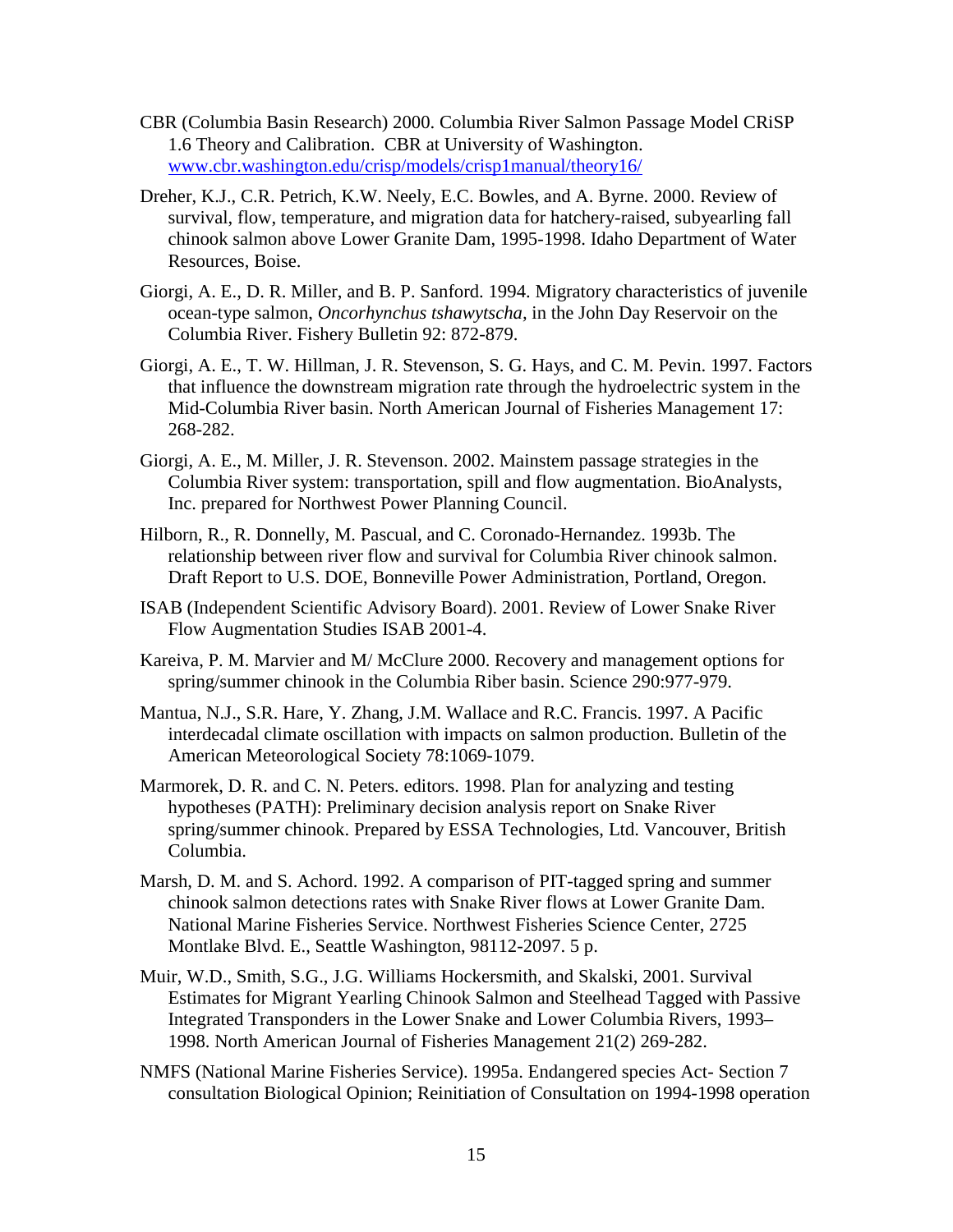of the Federal Columbia River Federal Power System and juvenile transportation program in 1995 and future years. NMFS (National Marine Fisheries Service).

- NMFS (National Marine Fisheries Service) 1995b. Basis for flow objectives for operation of the Federal Columbia River Power System (February 1995). National Marine Fisheries Service and the National Oceanic and Atmospheric Organization.
- NMFS (National Marine Fisheries Service). 2000a. Endangered species Act- Section 7 consultation Biological Opinion; Reinitiation of Consultation on 1994-1998 operation of the Federal Columbia River Federal Power System, including the juvenile transportation program and 19 Bureau of reclamation Projects in the Columbia Basin. National Marine Fisheries Service and the National Oceanic and Atmospheric Organization.
- NMFS 2000b. White paper: Salmonid travel time and survival related to flow in the Columbia River Basin. Northwest Fisheries Science Center, National Marine Fisheries Service, 2725 Montlake Boulevard East, Seattle, Washington 98112
- NMFS (National Marine Fisheries Service). 2000c. Appendix D Biological effects analysis and SIMPAS model documentation. For Endangered species Act- Section 7 consultation Biological Opinion; Reinitiation of Consultation on 1994-1998 operation of the Federal Columbia River Federal Power System, including the juvenile transportation program and 19 Bureau of reclamation Projects in the Columbia Basin. National Marine Fisheries Service and the National Oceanic and Atmospheric Organization.
- Northwest Power Planning Council. 1983. Columbia River Basins fish and wildlife program. Portland Oregon.
- Olsen, D. and J. Richards. 1994. Inter-basin comparison study, Snake River chinook production compared to other West Coast production areas, phase II report. Pacific Northwest Project, Kennewick, Washington.
- Olsen, D., J. Anderson, R. Zabel, J. Pizzimenti and K. Malone. 1998. The Columbia-Snake river flow targets/augmentation program: A white paper review with recommendations for decision makers. Pacific Northwest Project, Kennewick, Washington.
- Petrosky, C. E. 1991. Influence of smolt migration flows on recruitment and return rates of Idaho spring chinook salmon. Idaho Dept. of Fish and Game, Boise, Idaho. 23 p. + Figures.
- Petrosky, C. E. 1992. Analysis of flow and velocity effects: smolt survival and adult returns of wild spring and summer chinook salmon. Chinook Smolt Workshop Draft Summary. Idaho Dept. of Fish and Game, Boise, Idaho.
- Petrosky, C. E., and H. Schaller. 1998. Smolt-to-adult return rate estimates of Snake River aggregate wild spring and summer chinook. Submission 10 In: Marmorek and Peters, eds. PATH Weight of Evidence Report. 6 p. + tables and figures
- Raymond, H. L. 1979. Effects of dams and impoundments on migrations of juvenile chinook salmon and steelhead from the Snake River, 1966 to 1975. Transactions of the American Fisheries Society 108:505–529.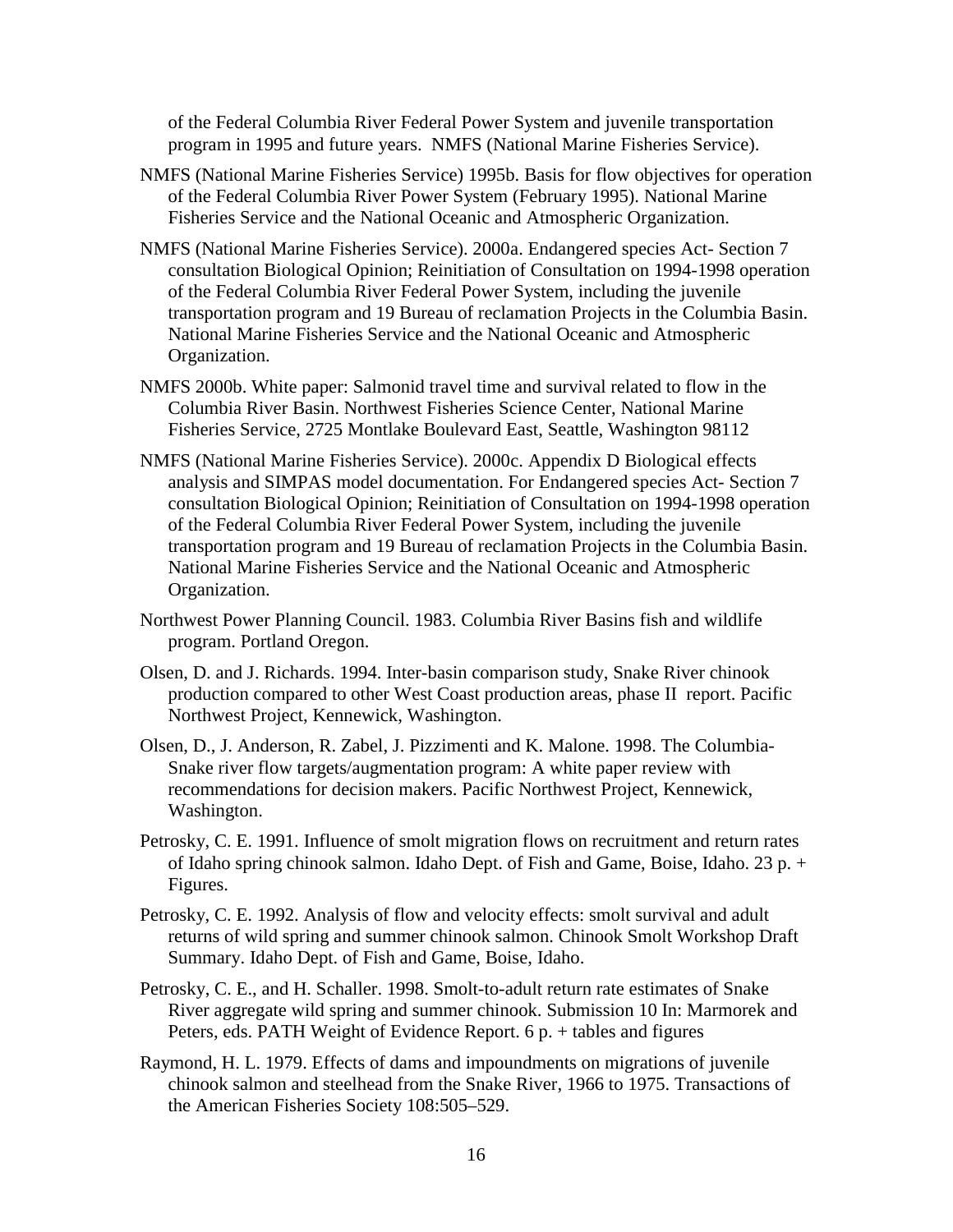- Sims, C., and F. Ossiander. 1981. Migrations of juvenile chinook salmon and steelhead in the Snake River, from 1973-1979, a research summary. Report to the U.S. Army Corps of Engineers, Contract DACW68-78-0038.
- Skalski, J.R., R.L. Townsend, R.F. Donnelly, and R.W. Hilborn. 1996. Final Report: The relationship between survival of Columbia River fall chinook salmon and in-river environmental factors. Analysis of historic data for juvenile and adult salmonid production: Phase II. Bonneville Power Administration, Public Information Center, Portland, Oregon.
- Smith, S. G., W. D. Muir, E. E. Hockersmith, S. Achord, M. B. Eppard, T. E. Ruehle, and J. G. Williams. 1997a. Draft: Survival estimates for the passage of juvenile salmonids through Snake River dams and reservoirs. Annual Report, 1996. US Dept. of Energy, Bonneville Power Administration, Contract Number DE-AI79-93BP10891.
- Smith, S. G., W. D. Muir, E. E. Hockersmith, M. B. Eppard, and W. P. Connor. 1997b. Passage survival of natural and hatchery subyearling fall chinook salmon to Lower Granite, Little Goose, and Lower Monumental Dams. In: Williams, J.G., and T.C. Bjornn. 1995. Annual Report: Fall chinook salmon survival and supplementation studies in the Snake River reservoirs, 1995. Bonneville Power Administration, Public Information Center, Portland, Oregon.
- Smith, S. G., W. D. Muir, E. E. J.G. Williams. 2002. Factor associated with travel time and survival of migrant yearling chnook salmon and steelhead in the Lower Snake River. North American Journal of Fisheries Management 22:385-4-5.
- Williams, J. G., Smith, S.G., and Muir, W.D. 2001. Survival Estimates for Downstream Migrant Yearling Juvenile Salmonids through the Snake and Columbia Rivers Hydropower System, 1966–1980 and 1993–1999. North American Journal of Fisheries Management 21(2) 310-317.
- Williams, J. G. and G. M. Matthews. 1995. A review of flow and survival relationships for spring and summer chinook salmon, *Oncorhynchus tshawytscha,* from the Snake River basin. Fishery Bulletin 93:732–740.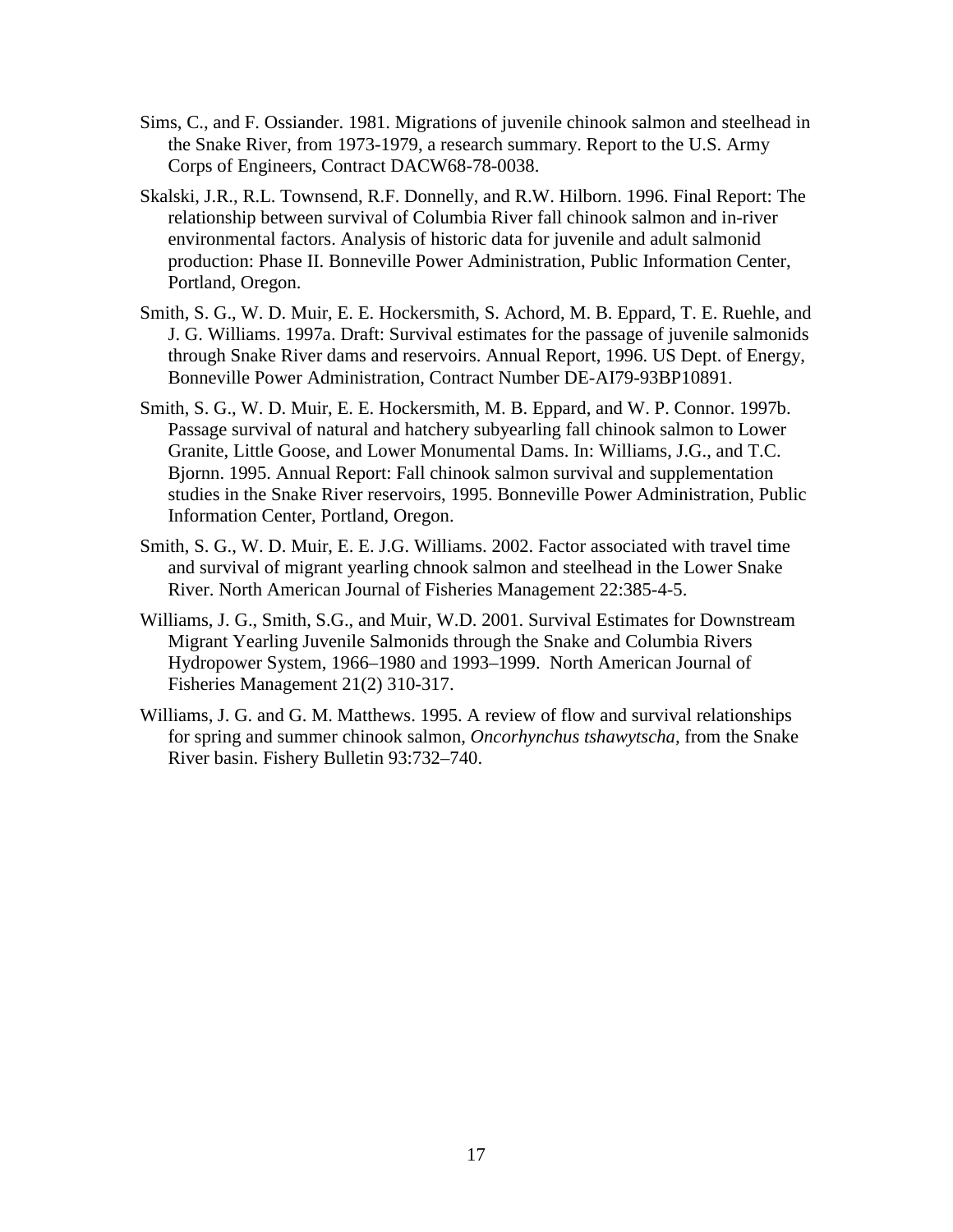

Figure 1. Regressions of smolt-to-adult returns versus water travel time for Snake River spring/summer chinook salmon for the 1964-1994 smolt migration (after Petrosky and Schaller 1998). The dashed line represents the regression line for the entire period; the solid line is for the years 1975-1994. From NMFS (2000b).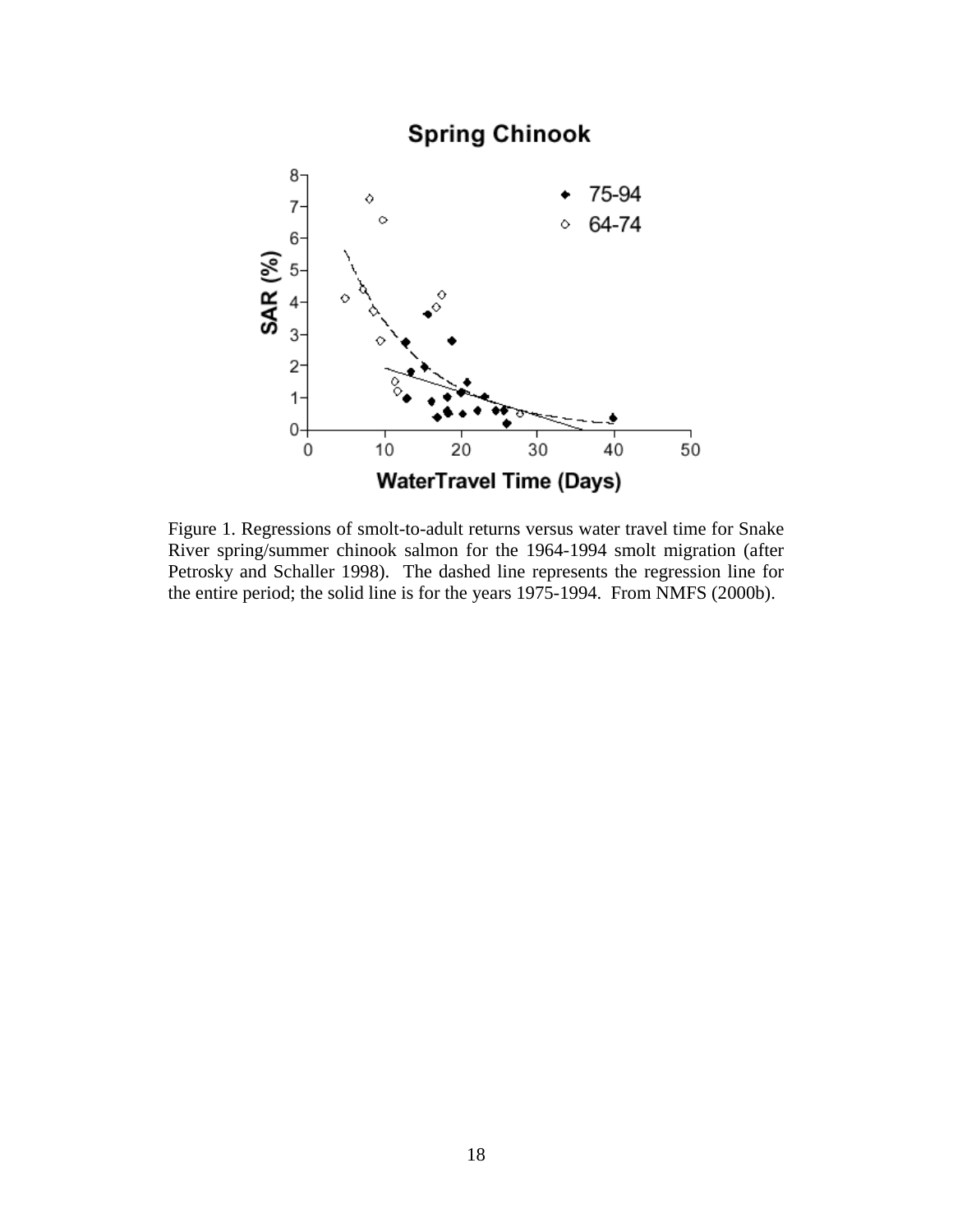# Table 1. History of Flow-Survival Relationship Key Studies and Program/Plans

| Year | Evidence for flow-survival hypothesis and policy                                                                                                                 | Evidence against flow survival hypothesis and policy                                                                                                                                                                                                                                                                                                                                                                    |
|------|------------------------------------------------------------------------------------------------------------------------------------------------------------------|-------------------------------------------------------------------------------------------------------------------------------------------------------------------------------------------------------------------------------------------------------------------------------------------------------------------------------------------------------------------------------------------------------------------------|
| 1981 | Sims and Ossiander 1981 (73-79 Spring Chinook Studies)                                                                                                           |                                                                                                                                                                                                                                                                                                                                                                                                                         |
| 1983 | NPPC 1983 Fish & Wildlife Program* (Policy)                                                                                                                      |                                                                                                                                                                                                                                                                                                                                                                                                                         |
| 1990 | <b>CBFWA 1990</b> Integrated System Plan                                                                                                                         |                                                                                                                                                                                                                                                                                                                                                                                                                         |
| 1992 | Petrosky 1992 (Adult Returns Rates Correlated with water<br>Travel Time in Snake River)                                                                          | Marsh and Achord 1992 (First PIT-tag Study Shows High Survival with<br>Low Flow)                                                                                                                                                                                                                                                                                                                                        |
| 1993 | Hilborn et al. 1993 ; (Fall Chinook Flow-Travel Time<br>Relationship)<br>Berggren and Filardo 1993 Snake River spring chinook<br>travel time decreases with flow |                                                                                                                                                                                                                                                                                                                                                                                                                         |
| 1994 | Cada et al. 1994 (Review from Several Systems Conclude<br>Flow and Other Factors Affect Survival)                                                                | Giorgi et al. 1994 (No Flow-Travel Time Relationship in mid-Columbia)<br>Olsen and Richards 1994 (Ocean Conditions affect West Coast Chinook)                                                                                                                                                                                                                                                                           |
| 1995 | NMFS 1995 BiOp* (Proposed Flow Targets) (Policy)                                                                                                                 | Williams and Matthews 1995 (1970s, Low survival from Trash at Dams)<br>Skalski et al. 1996 (Fall Chinook Survival Depends on Comparison Stock)                                                                                                                                                                                                                                                                          |
| 1997 |                                                                                                                                                                  | Smith et al. 1997a (1993-1997 Data Shows No Within-Year Flow Survival<br>Relationship for Spring Chinook)<br>Giorgi et al. 1997; Smith et al. 1997b (No Within-Year Flow Survival<br>Relationship in Fall Chinook)<br>Mantua et al. 1997 (Ocean Regime Shifts Alter Salmon Production is an<br>Alternative Reason for Stock Decline)                                                                                    |
| 1998 | Marmorek et al. 1988 (FLUSH Passage Model Predicts<br>Strong Flow Survival Relationship)                                                                         | Marmorek et al. 1988 (CRiSP Passage Model Predicts Weak Flow Survival<br>Relationship)<br>Olsen et al. 1998 (Comprehensive Review of the Flow Program<br>Questioning Policy, Hydrology, Biology, and Economics)                                                                                                                                                                                                         |
| 1999 |                                                                                                                                                                  | <b>NMFS</b> obtains first estimate of smolt survival through the entire<br>hydrosystem and requests FLUSH and CRiSP project survivals for model<br>tests. FLUSH error is 3 times grater than CRiSP error.                                                                                                                                                                                                               |
| 2000 | <b>NMFS 2000a</b> BiOp* (Continues with Flow Targets and<br>Flow Augmentation Proposed in 1995 BiOP plus<br>established a no net withdrawal policy) (Policy)     | NMFS 2000b (No Flow Survival Relationship for Snake River Spring<br>Migrants for 1995-1999)<br>NMFS 2000a (NMFS Adapts SIMPAS Model in which Smolt Survival<br>Depends on Distance, Not Travel Time)<br>Anderson et al. 2000; NMFS 2000b (Snake River Fall Chinook Survival to<br>LGR Dam Not Related to Travel Time, Survival has Highest Correlation with<br>Release Date and Water Quality Parameters, which covary) |
| 2001 |                                                                                                                                                                  | Muir et al. 2001 (Hatchery Chinook Survival Varied Inversely with Distance<br>to LGR Dam. Hydrosystem Survivals in 1990S Equal Survivals in the 1960s<br>and Little Mortality Occurs in Reservoirs)<br>Williams et al. 2001 (Survival Increases from 1970s to 1990s not<br>Accompanied by Change in Flow)                                                                                                               |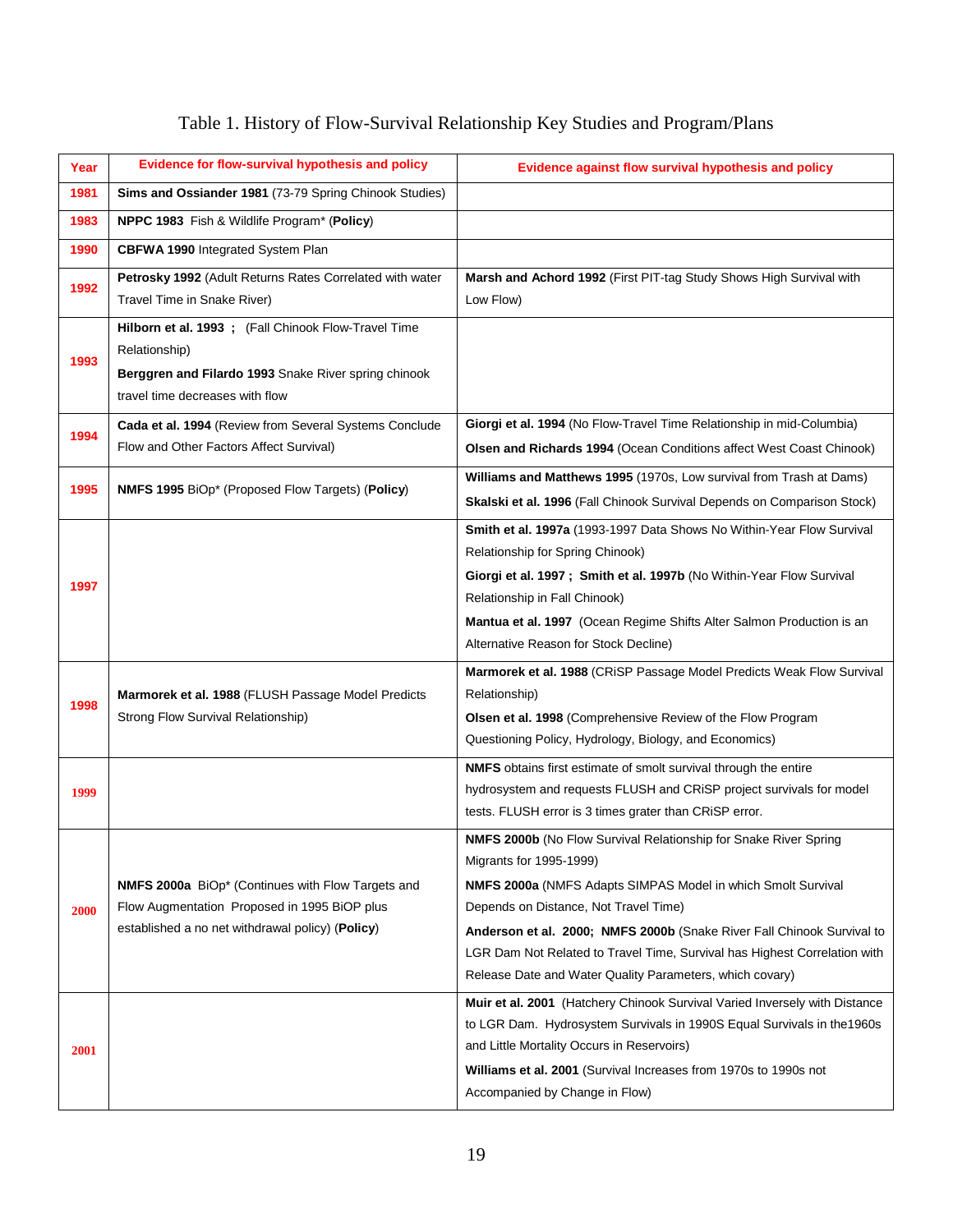| Fisheries Agencies challenge the Giorgi 2002 report | Giorgi. 2002 (Review of Data determined that little evidence for supporting  |
|-----------------------------------------------------|------------------------------------------------------------------------------|
|                                                     | flow survival relationship across water years 1993-2002 for yearling chinook |
|                                                     | and steelhead)                                                               |
|                                                     | Smith et al. 2002 (Between Lower Granite and McNary Dam flow survival        |
|                                                     | relationship with the in season or between years)                            |
|                                                     | Anderson and Zabel in review (Smolts passi a gauntlet of predators           |
|                                                     | making survival dependent on distance not travel time)                       |
|                                                     |                                                                              |

\* Fish migration and recovery programs.



Figure 2. Historical and recent estimates of per-project survival (%) for yearling chinook salmon vs. index of Snake River flow (kcfs). Curves depict fitted nonlinear regression equations describing relationship between flow and survival in the two time-periods. Early period data from Raymond (1979) and Sims and Ossiander (1981). Graph from NMFS (2000b).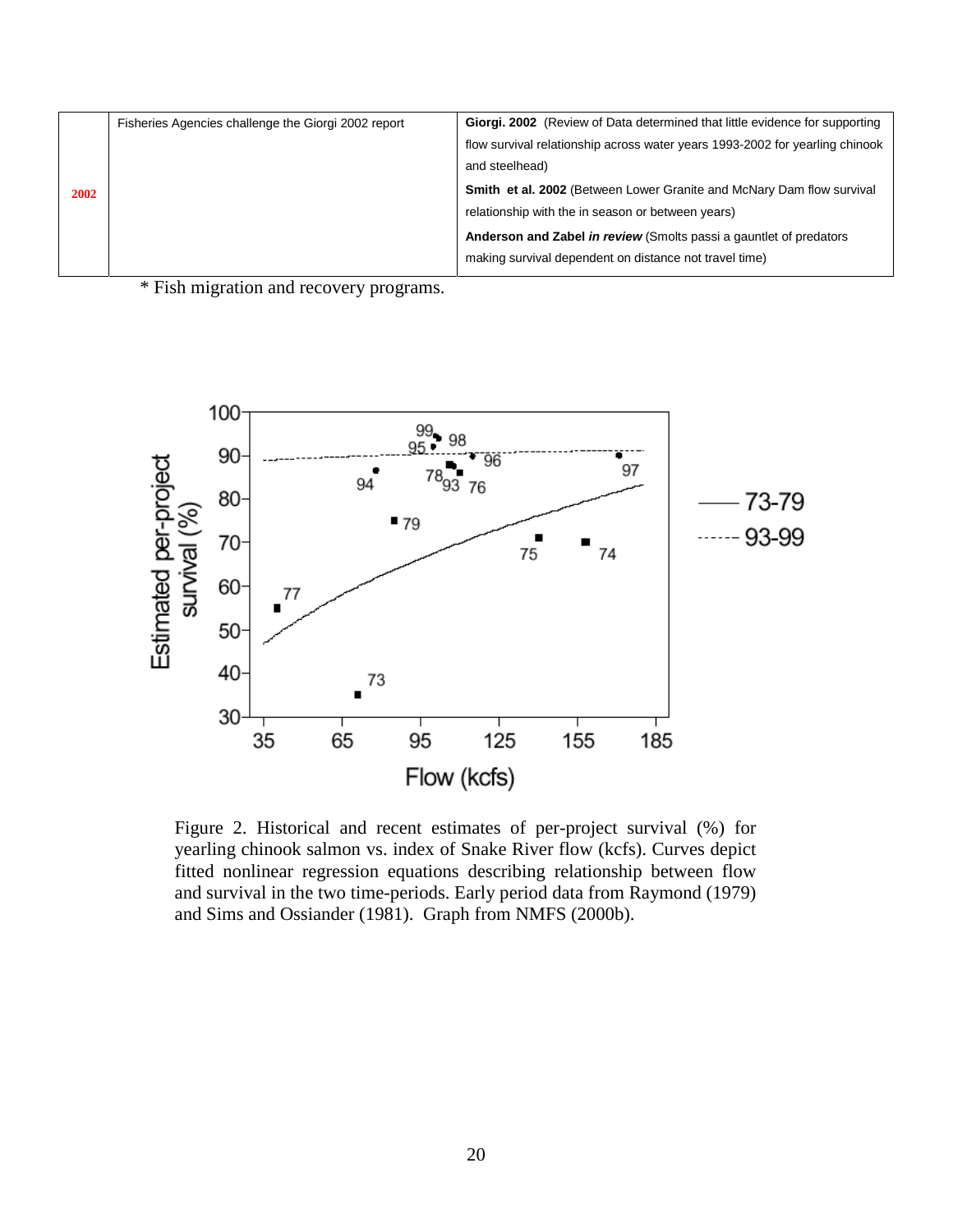

Figure 3. Relation between estimated survival from Lower Granite (LGR) Dam to McNary (MCN) Dam (d) and flow exposure index measured at Lower Monumental Dam for yearling chinook salmon, 1995–1999. Lines in the lower right panel depict the linear regression model identified in the model selection sequence. Regression lines are from weighted analysis (Figure from Smith et al 2002)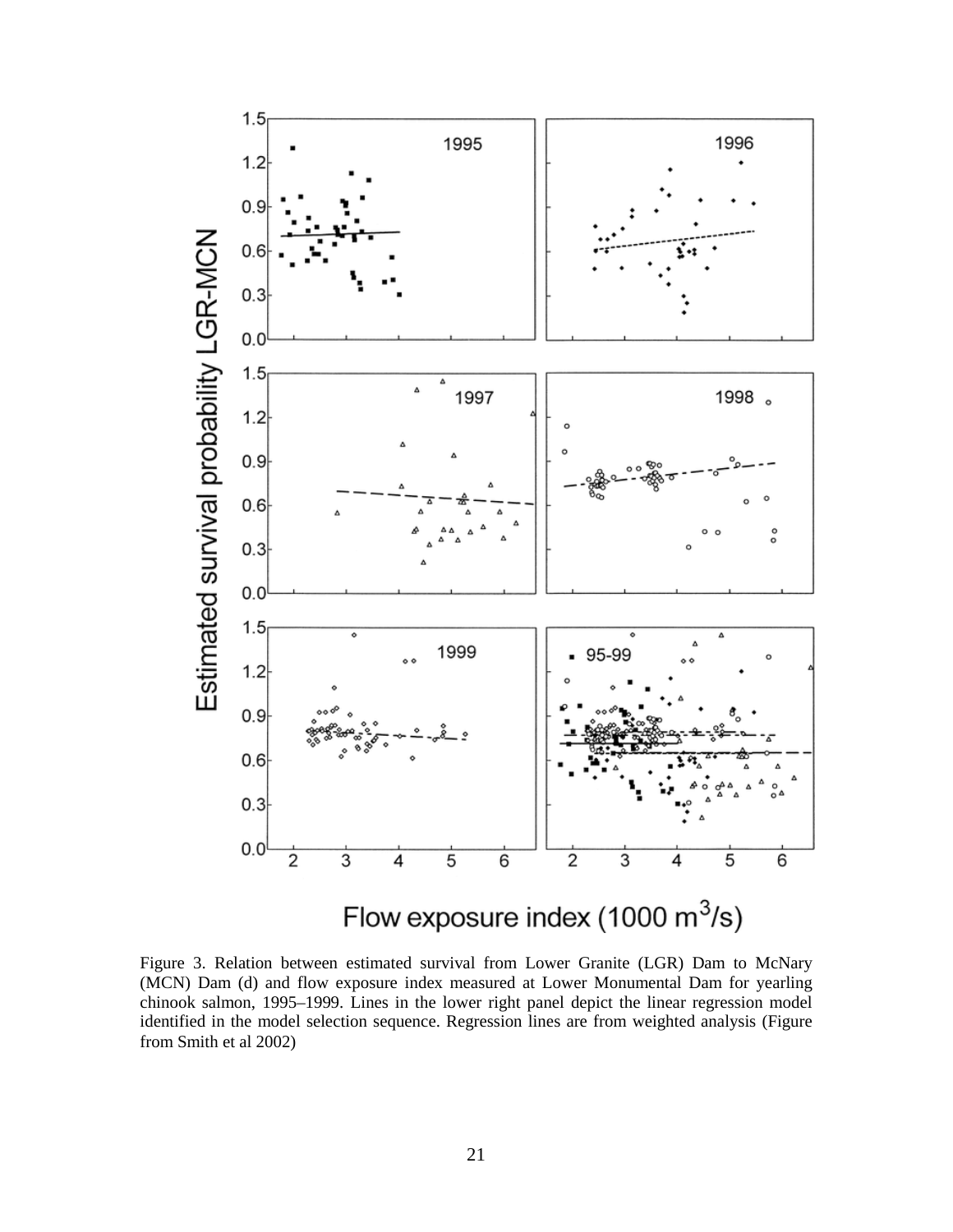

Figure 4. Relationship of flow to spring chinook smolt survival from Dworshak Hatchery to Lower Granite Dam for 10 years of PIT tag data from 1990-2001.